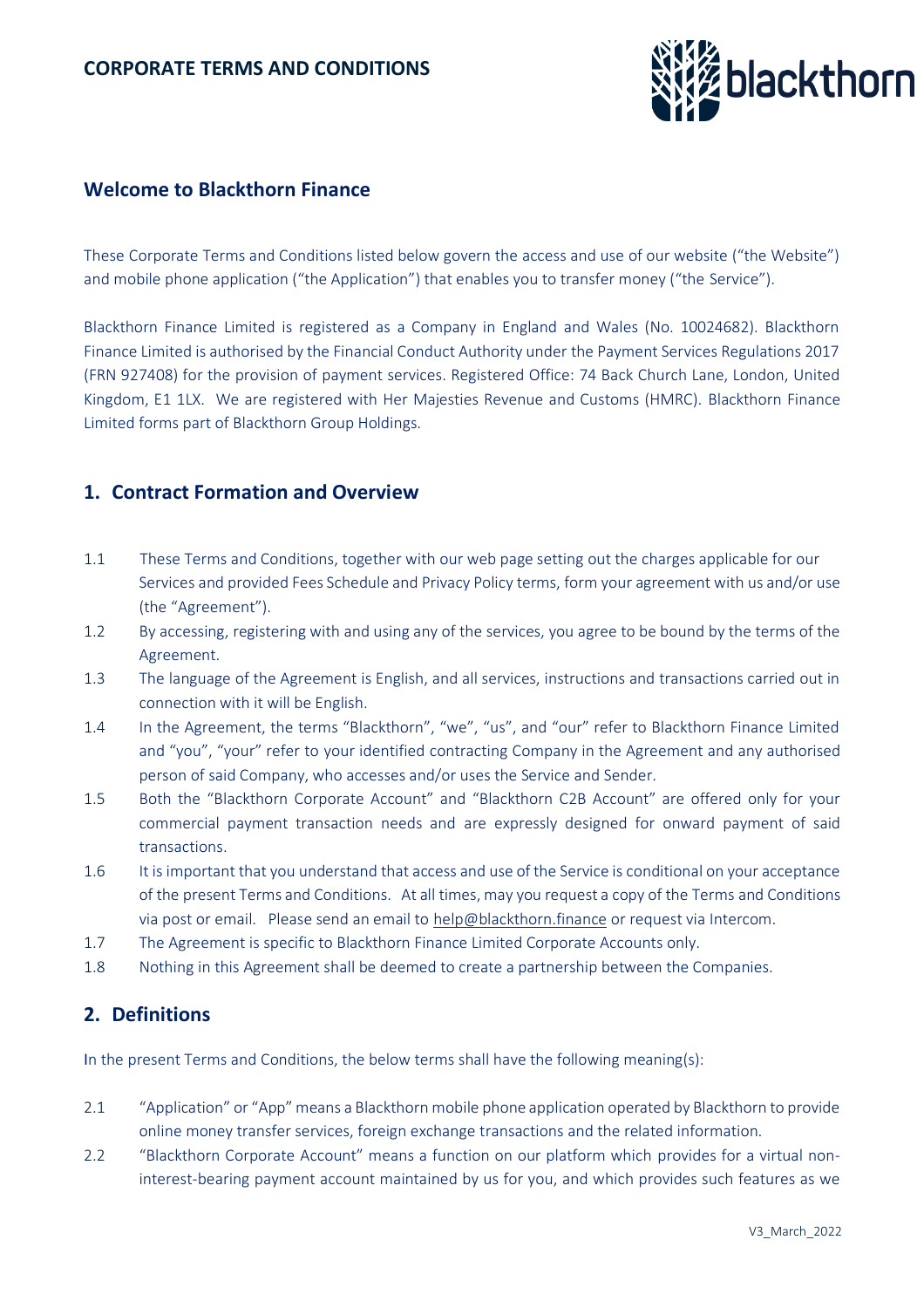

may make available from time to time. This Corporate Account is established on foot of an application for an operational account with Blackthorn. These features may include (without limitation) the ability to:

- (a) pay into your Blackthorn Corporate Account;
- (b) see the balance on the Blackthorn Corporate Account
- (c) denominate instructions into the different currencies we make available in the Blackthorn Corporate Account from time to time;
- (d) give payment instructions to be transferred to another person's Blackthorn Corporate Account; and
- (e) redeem monies and transfer the proceeds either to yourself or to another Payee

In accordance with 1.5 above, the payment account must have payment activity within 120 days to comply with the provisions of the purpose of the account.

- 2.3 "Blackthorn Group Holdings" consists of Blackthorn Finance Limited Company No (No.10024682 UK), Blackthorn Finance Limited trading as SpellTexPay Finance Inc, Company No: BC1334854, Vancouver B.C, Blackthorn Europe UAB, Company No: 30593221, Republic of Lithuania and Blackthorn Finance Limited, Company No. 3028657, Hong Kong.
- 2.4 "Blackthorn C2B Account" is a virtual iban created on your behalf (limited to licensed financial Institution's customers only), for the purposes of receiving and managing client money, segregated from your Blackthorn Corporate Account and should not used as business expenditure unless specifically set out in these terms. This is not a CASS money account.
- 2.5 "Business Day" means any day on which we are open for business for the execution of Payment Instructions and/or Payment Requests;
- 2.6 "Compliance Officer" has the meaning of one or more members of Blackthorn or its group companies who is responsible for compliance with Money Transfer Regulations, anti-money laundering legislation and other applicable laws;
- 2.7 "Destination Country" means the country in which
- (where you are the recipient) you receive either money or e-money from a Sender; or
- (where you are the person making payment) another Payee receives money in as a result of you making a payment using your Blackthorn Corporate Account;
- 2.8 "Fees" means the charges and fees we charge to you for the Service, as applicable, in accordance with the price list published on the Website and/or the Application, or the prices or rates that we communicate to you before we issue a Confirmation "Fee Schedule", or as provided in Clauses 2.16, 7 and 8 of these Terms and Conditions;
- 2.9 "Money Transfer" means the applicable laws of the United Kingdom or the country from which funds are transferred or where funds are intended to be received which relate to electronic money transfer services including, without limitation, the Financial Services and Markets Act, 2000, the Payment Services Regulations 2017;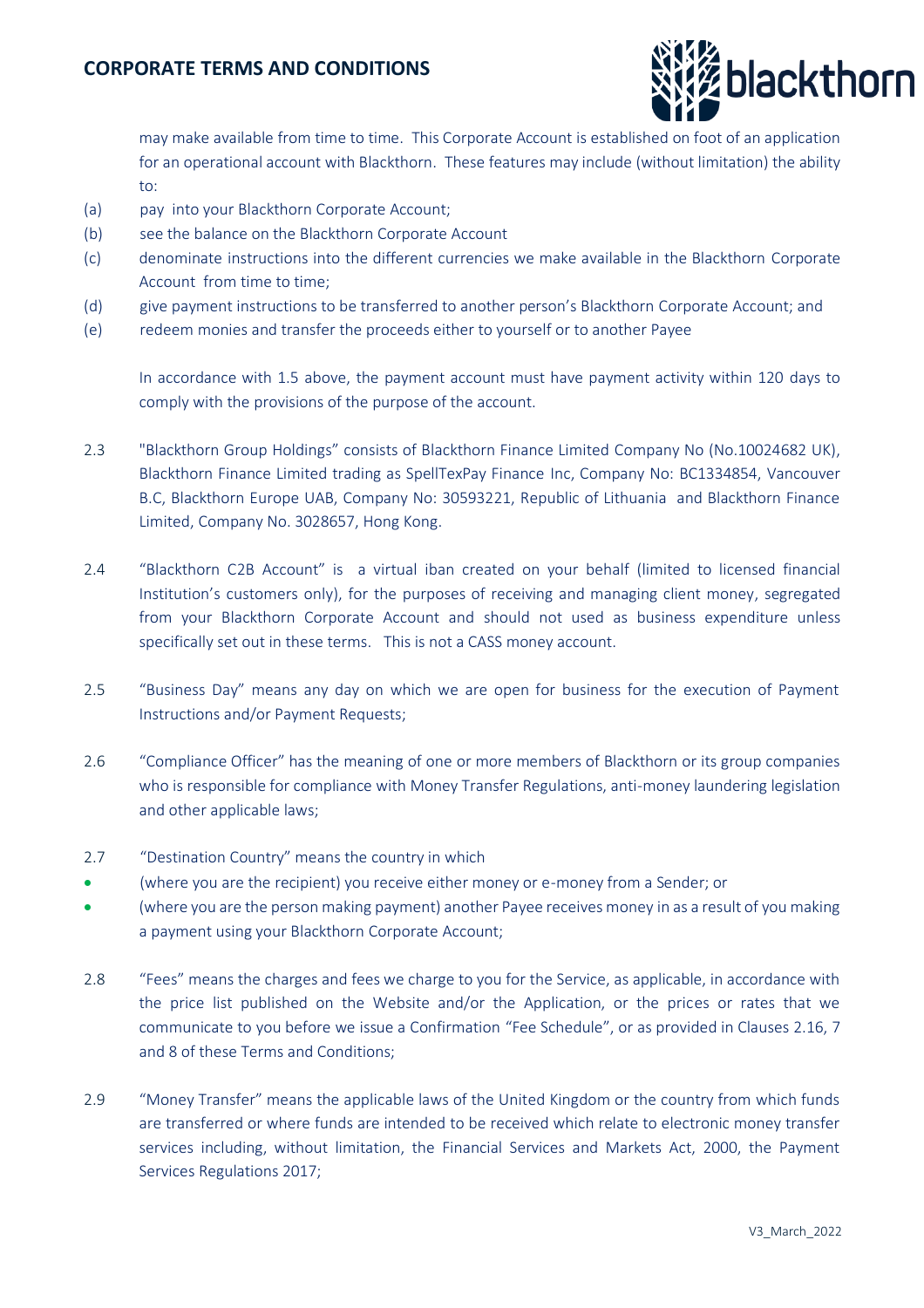

- 2.10 "Payment Instrument" includes a payment device such as a debit card, credit card, or Blackthorn Corporate Account.
- 2.11 "Payment Request" means a specific instruction from you (or a Third-Party Provider on your behalf) to a Sender, asking them to send you money, or an instruction to pay to your Blackthorn Corporate Account;
- 2.12 "Pay-out Amount" means the amount paid, after a foreign exchange conversion, to you or to a Payee, exclusive of the Service Fee and/or any other fees, charges or costs we reasonably incur;
- 2.13 "Payment Instruction" means a specific instruction from you (or a Third-Party Provider on your behalf) using the website or application or interface we provide from time to time to enable the Services under this Agreement;
- 2.14 "Prohibited purpose" means any unlawful purpose (whether such illegality arises in the country from which the funds are transferred or where they are intended to be received or in any territory with jurisdiction over Blackthorn, the Sender or the Receiver) including, without limitation, the transfer or receipt of payment for illegal activities, the transfer of funds which constitute proceeds of crime or money laundering under the Proceeds of Crime Act 2002 (or equivalent), or which are obtained by illegal activity, the transfer of funds for the purpose of funding illegal activity, the transfer of funds for the purpose of avoiding the seizure of such funds by law enforcement authorities or under orders of any court of law, and any transfer of funds without the permission of their owner;
- 2.15 "Recipient" means the person who receives (or intends to receive) the money transfer through the Service;
- 2.16 "Sender" means the person who initiates the carrying out of a money transfer through the Service;
- 2.17 "Service Fee" means our fee described as such on our website or Application from time to time and/or the "Fees Schedule" affixed to your terms at entering into the services agreement with Blackthorn Finance Limited. Other taxes (for example, Local Taxes) and costs may exist that are not paid through us or imposed by us;
- 2.18 "Service Provider' means a local bank, money exchange house, or other third-party service provider (e.g., mobile network provider) in the Destination Country who we work with to provide services to you;
- 2.19 "Transaction" means every money transfer that you initiate using the Service and/or every other use that you make of the Service;
- 2.20 "Transaction Amount" means;
	- a) the amount of money that a Sender wishes to send to you;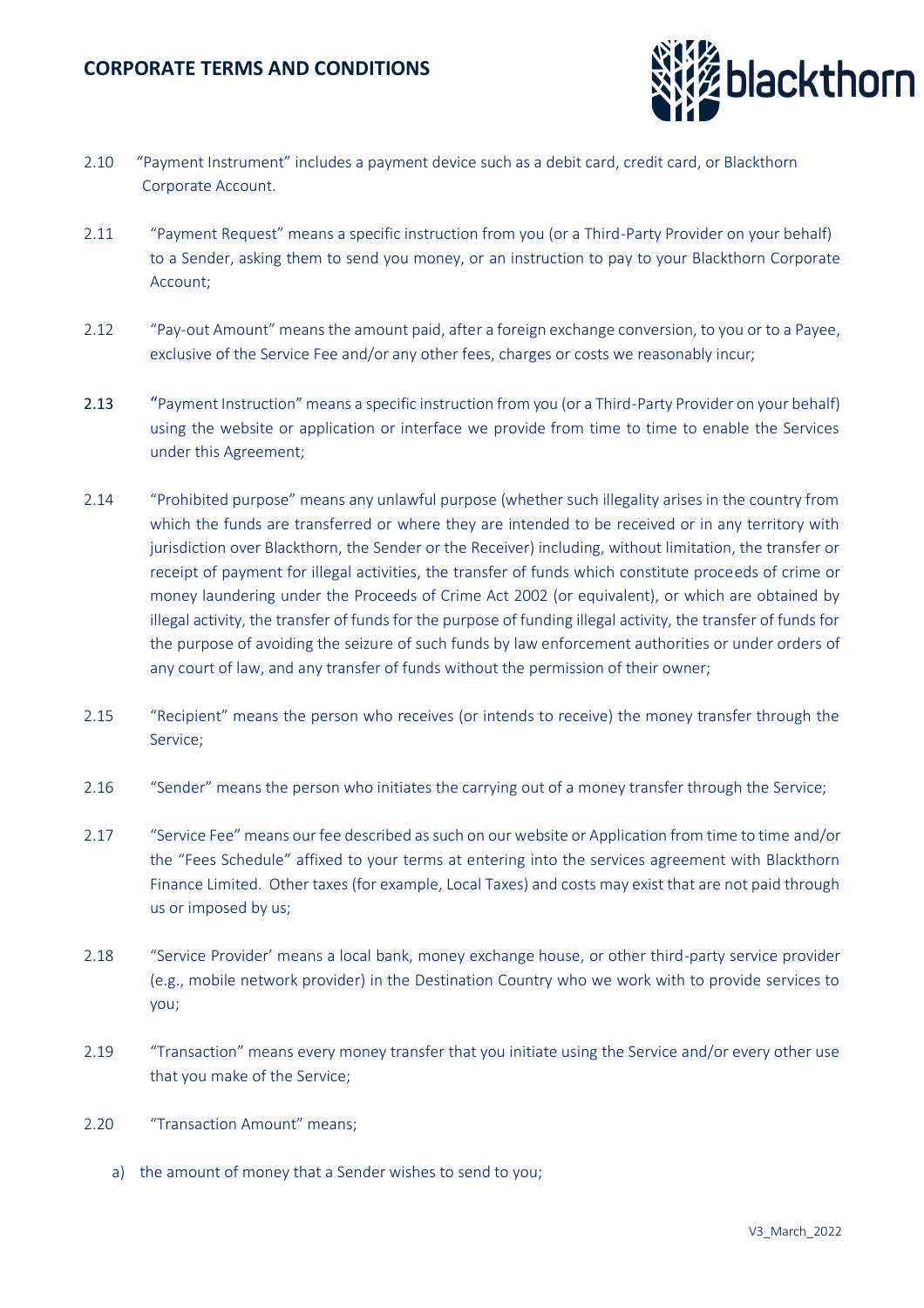

- b) the amount of the proceeds money, or the value of the Blackthorn Corporate Account that you wish to send to another Payee.
- c) the amount of money, that you wish to send to another Payee.

In each case, the Transaction Amount excludes any applicable Service Fee and is the amount displayed by us in the Application or Website gateway prior to any foreign exchange conversion;

- 2.21 "Transaction History" means the record of your Transactions which are accessible through our Website or Application;
- 2.22 "Website" means our public website [www.blackthorn.finance](http://www.blackthorn.finance/) operated by Blackthorn to provide online money transfer services and the related information.

## **3. Relationship**

- 3.1 You do not need to register for a Blackthorn Corporate Account in order to visit most areas of our Website or Application. However, to use the Service and access the restricted areas of our Website and/or Application you will need to register and set up an account with us (your "Blackthorn Corporate Account").
- 3.2 We will use reasonable care and skill in providing Blackthorn Services to you, but you should bear in mind that your payments do not carry the benefit of any interest and that our service does not have the benefit of any government-backed insurance, guarantee or compensation scheme (for example, no compensation is available from the Financial Services Compensation Scheme if we are unable to meet our liabilities) and the relationship of Blackthorn Finance with you is not that of a bank or trustee.

## **4. Collection of Information**

#### 4.1 Customer Identification

Financial institutions are required to assist in the fight against money laundering activities and the funding of terrorism by obtaining, verifying, and recording identifying information about all customers. We may therefore ask you to supply us with personal identifying information relating to you, and Sender and any Recipient and we may also legally consult other sources to obtain information about you, any Sender, and any Recipient.

#### 4.2 Verification and Checks

We will verify your corporate address and personal details of your Directors, your authorised persons, as well as any partner, people with significant control over your business or any beneficial owners, in order to confirm your identity. We may also pass the aforementioned personal information to a credit reference agency, which may keep a record of that information. This is done only to confirm your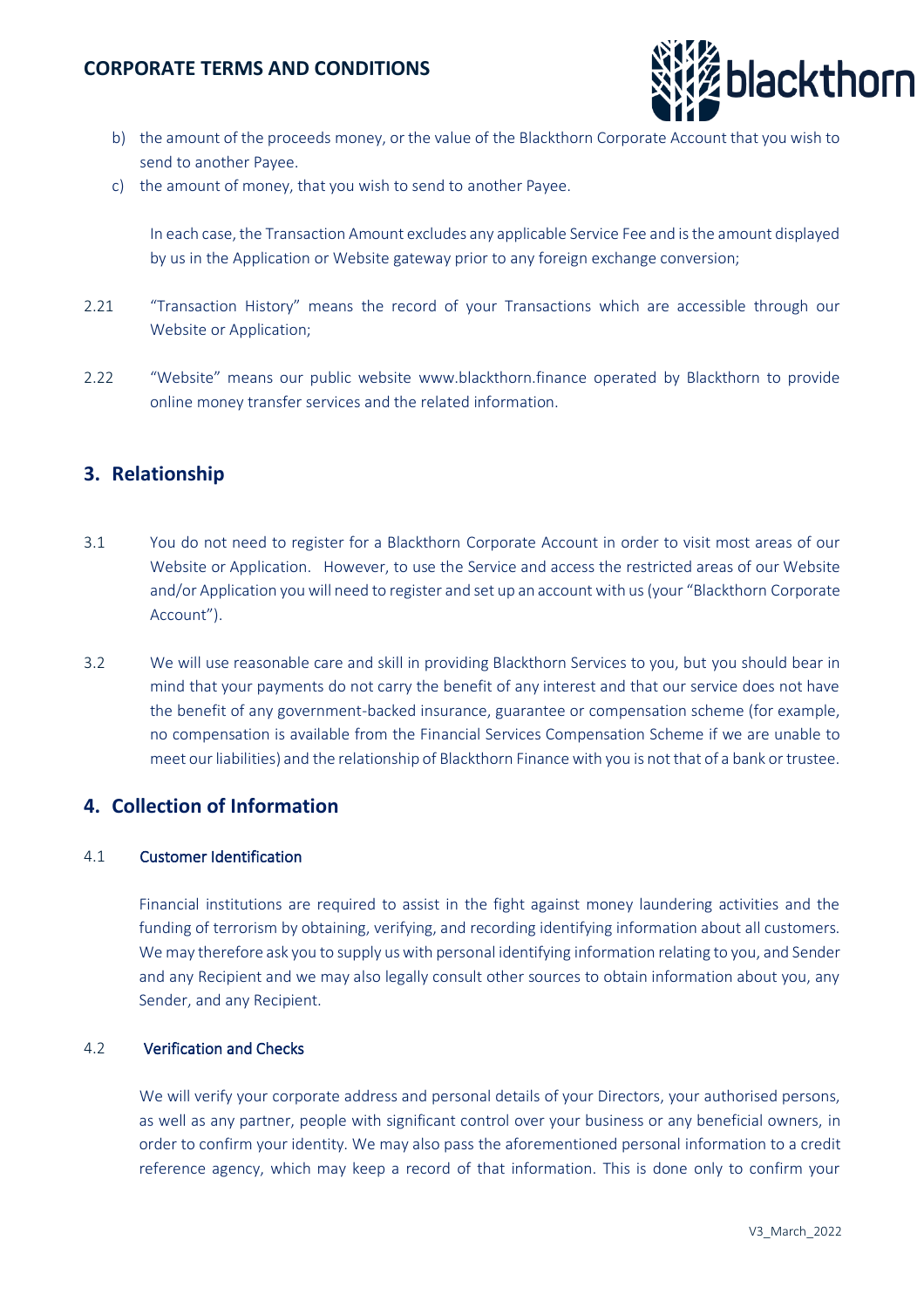

identity, and that we do not perform credit checks and therefore your credit rating will be unaffected. We may also need to verify the identity of a Recipient or Payee in the same way. All information provided by you is treated securely and strictly in accordance with all applicable law. We may do this directly, for example by asking you for additional information, or asking you to take steps to confirm ownership of your accounts, Payment Instruments, or email address; or indirectly, for example by verifying your information against third party databases or through other sources.

#### 4.3 Provision of payment services

You explicitly consent to us accessing, processing, and retaining your personal information and that of your all representatives referenced in Clause 4.2 above, for the purposes of providing the payment services described in the Agreement. We need your explicit consent as a result of certain rules which apply to us (the United Kingdom's Payment Services Regulations 2017). This consent does not relate to how we process your personal information for other purposes, which are explained in our Privacy Policy. The Privacy Policy can be found in this Website or Application at https: \[\www.blackthorn.finance/privacy\\_policy](http://www.blackthorn.finance/privacy_policy)

- 4.4 In line with the Privacy Policy we share your personal data within the Blackthorn Finance Limited Group of Companies in order to provide you with the best service. Where you make a payment from your Blackthorn Account, we will provide the recipient with your details (for example, your full legal name and IBAN).
- 4.5 In order to provide our Services to you, Blackthorn works with Suppliers and Correspondent Banking Service Providers. We normally share your personal data with:
	- Suppliers who provide us with IT, payment and card delivery services to include Sum & Substance Limited, Decta Limited, 4StopGMBH, Cratech Limited, Akurateco Limited, PaySafe, Limited, Blackthorn Cards Services Limited, SaltEdge, AllPay.
	- Our banking and financial-services partners and payments networks, including Visa and Mastercard, ClearBank, ABN Amro, Banking Circle, Western Union Business Solutions, PPRO VFX Limited in order to to help us provide our services to you - this includes banking and lending partners, banking intermediaries and international payment-service providers
	- Analytics providers and search information providers, to help us improve our website or app.
	- Customer-service providers, survey providers and developer, to help us to provide our services to you.
	- Communications services providers, to help us send you emails, push notifications and text messages.
- 4.6 With reference to Clause 4.3 heretofore, should consent not be forthcoming, nor requested information and/or documents within the terms specified by Blackthorn, we have the right to suspend the Corporate Account registration process.

#### 4.7 Fraud Prevention

The personal information we have collected from you per Clause 4.2 above, will be shared with fraud prevention agencies who will use it to prevent fraud and money laundering and to verify your identity.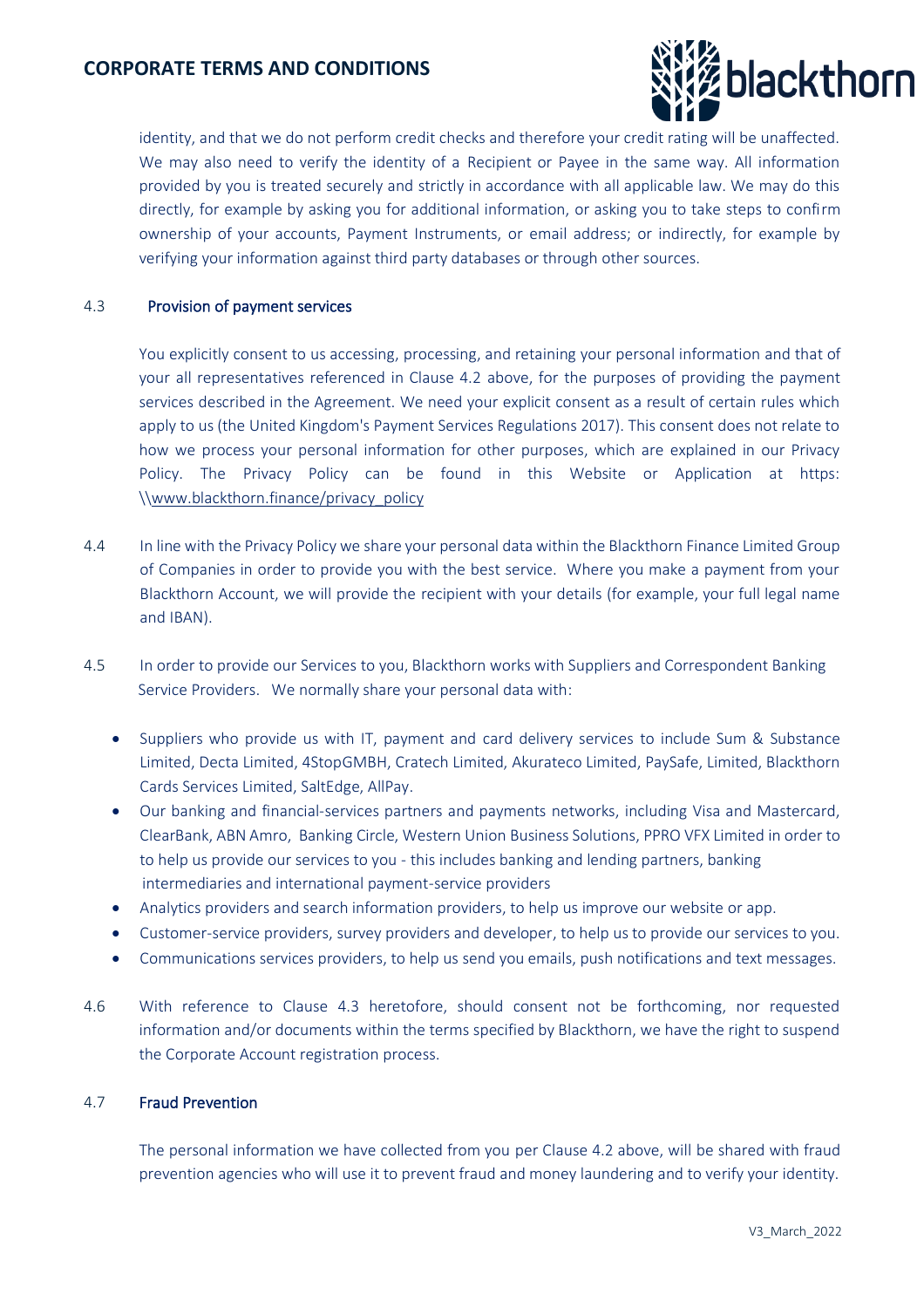

If fraud is detected, you could be refused certain services, finance, or employment. Further details of how your information will be used by us and these fraud prevention agencies, and your data protection rights, can be found by a[t www.cifas.org.uk/fpn](http://www.cifas.org.uk/fpn)

- 4.8 Details of the personal information that will be processed include, for example: name and address, date of birth, contact details, financial information, employment details, device identifiers including IP address.
- 4.9 We and fraud prevention agencies may also enable law enforcement agencies to access and use your, and your authorised representatives, personal data to detect, investigate and prevent crime.
- 4.10 Fraud prevention agencies can hold your personal data for different periods of time, and if you are considered to pose a fraud or money laundering risk, your data can be held for up to six years.
- 4.11 As part of the processing of your personal data, decisions may be made by automated means. This means we may automatically decide that you pose a fraud or money laundering risk if our processing reveals your behaviour to be consistent with money laundering or known fraudulent conduct, or is inconsistent with your previous submissions, or you appear to have deliberately hidden your true identity. You have rights in relation to automated decision making: if you want to know more please contact us using the details as set out in Clause 1.5 above.
- 4.12 If we, or a fraud prevention agency, determine that you pose a fraud or money laundering risk, we may refuse to provide the services or financing you have requested, or to employ you, or we may stop providing existing services to you.
- 4.13 A record of any fraud or money laundering risk will be retained by the fraud prevention agencies, and may result in others refusing to provide services, financing, or employment to you. If you have any questions about this, please contact us on the details below.
- 4.14 Fraud prevention agencies may allow the transfer of your personal data outside of the UK. This may be to a country where the UK Government has decided that your data will be protected to UK Standards, but if the transfer is to another type of country, then the fraud prevention agencies will ensure your data continues to be protected by ensuring appropriate safeguards are in place.
- 4.15 We may use information about you and your individual representatives to discharge the responsibilities referred to in clauses 4.1, 4.2,4.3 and 4.4 above to provide our services and to manage our relationship with you. We may disclose this information to payers, recipients and intermediaries in the course of providing our services or as required by Regulation EC 1781/2006 on information on the payer accompanying transfers of funds; persons with whom we share information for anti-money-laundering, security verification or validation purposes; regulatory and prosecuting authorities; service providers acting on our behalf. This may involve transfer of information to countries which do not have data protection laws as strict as those in the UK. Individuals wishing to access or correct the information that we hold about them can do so by contacting our Data Protection Officer at Blackthorn Finance Limited, 74 Back Church Lane, London, United Kingdom, E1 1LX. Before giving us information about any individual you should make sure that they are aware of the matters set out in this Clause 4.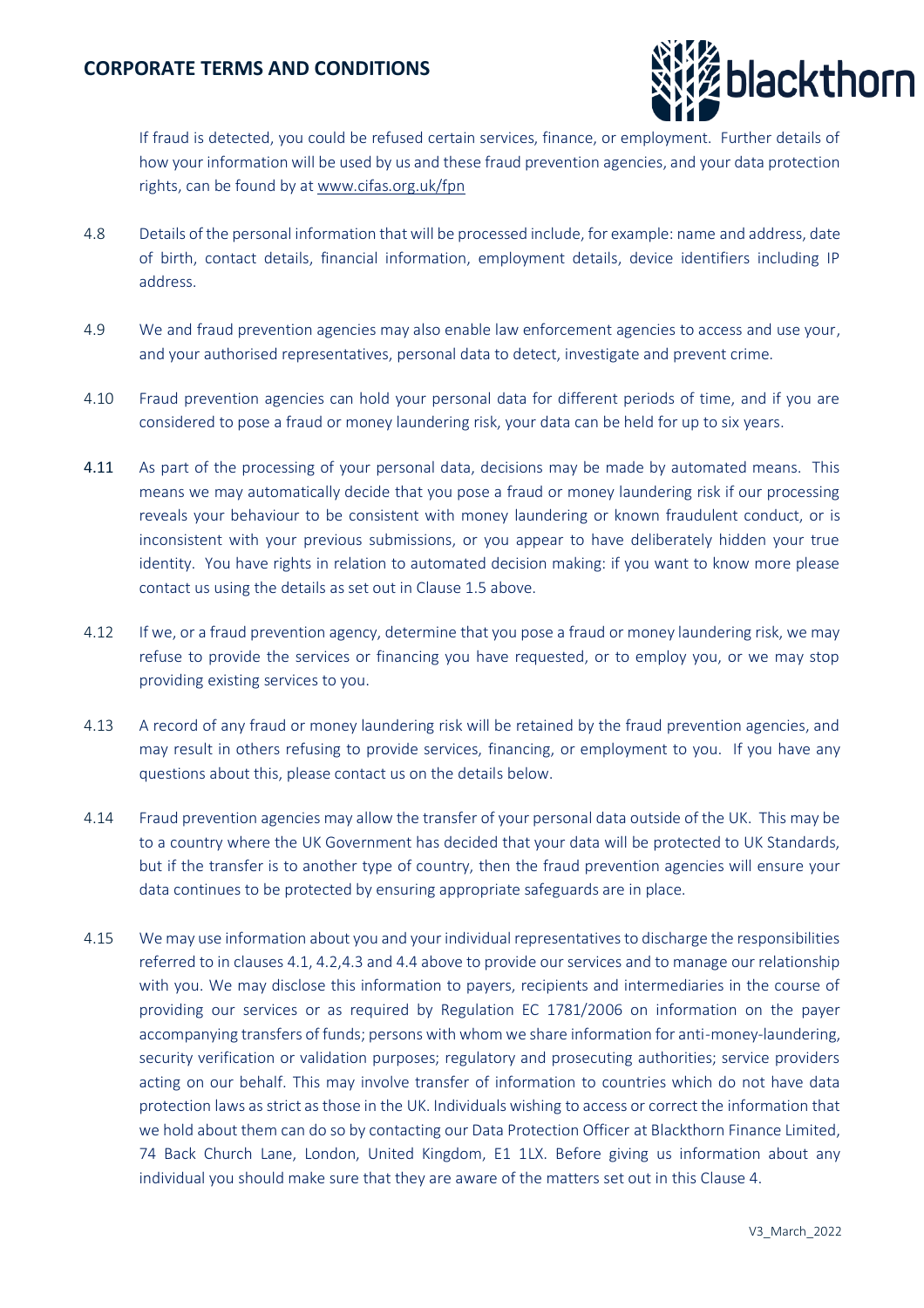

## **5. Eligibility and your right of access**

- 5.1 You warrant that you are over eighteen (18) years old and that you have legal capacity to enter into legally binding contracts under applicable law, including local law in the jurisdiction in which you live.
- 5.2 The information and details you supply to us are true, accurate and complete. In accordance with the provisions of Clause 4 above, you agree that Blackthorn can periodically validate information provided by you, using electronic address and identification verification tools and software which may be provided by public database processing companies, credit reference agencies and other sources.
- 5.3 You agree to notify us promptly of any changes in the details you have supplied to us.
- 5.4 You must take reasonable steps to keep the details you use to access the website and/or Blackthorn App safe and to prevent their fraudulent use, steps to include:
	- a) disguising those details if you write them down and keeping them out of sight of third parties who should not have access to the websites or Blackthorn App (if applicable) your Blackthorn Corporate Account.
	- b) not sharing those details with anyone else
	- c) following any reasonable instructions which we give you or publish on our Website or Blackthorn Application from time to time and which are intended to help you keep your use of our services safe.
- 5.5 You must notify us without undue delay in writing or by intercom/telephone using the contact details set out in clause 1.5 of these Terms and Conditions or via our Website on becoming aware that someone else knows your password, PIN or other security information or that any of these have been lost, stolen or misappropriated, and we will take immediate steps to try to prevent these from being used.
- 5.6 Your money transfer of foreign exchange transfer instructions to us and your use of your chosen form of payment instrument for payment to us, will not breach any applicable agreement, law or regulation, and you agree to compensate us for any loss we suffer as a result of the above representations being untrue or incorrect.
- 5.7 You must only act on your companies behalf, duly authorised in accordance with your companies byelaws/protocols i.e., not submit an instruction or receive a transaction on behalf of a third person.
- 5.8 You must only use the service to send money, to people that you know personally, and not to pay for goods or services from third parties you do not know and trust. If you choose to pay third parties for goods and services using our Services, Blackthorn Finance has no control over, and is not responsible for, the quality, safety, legality, or delivery of such goods or services, and that any such use of the Services is entirely at your own risk.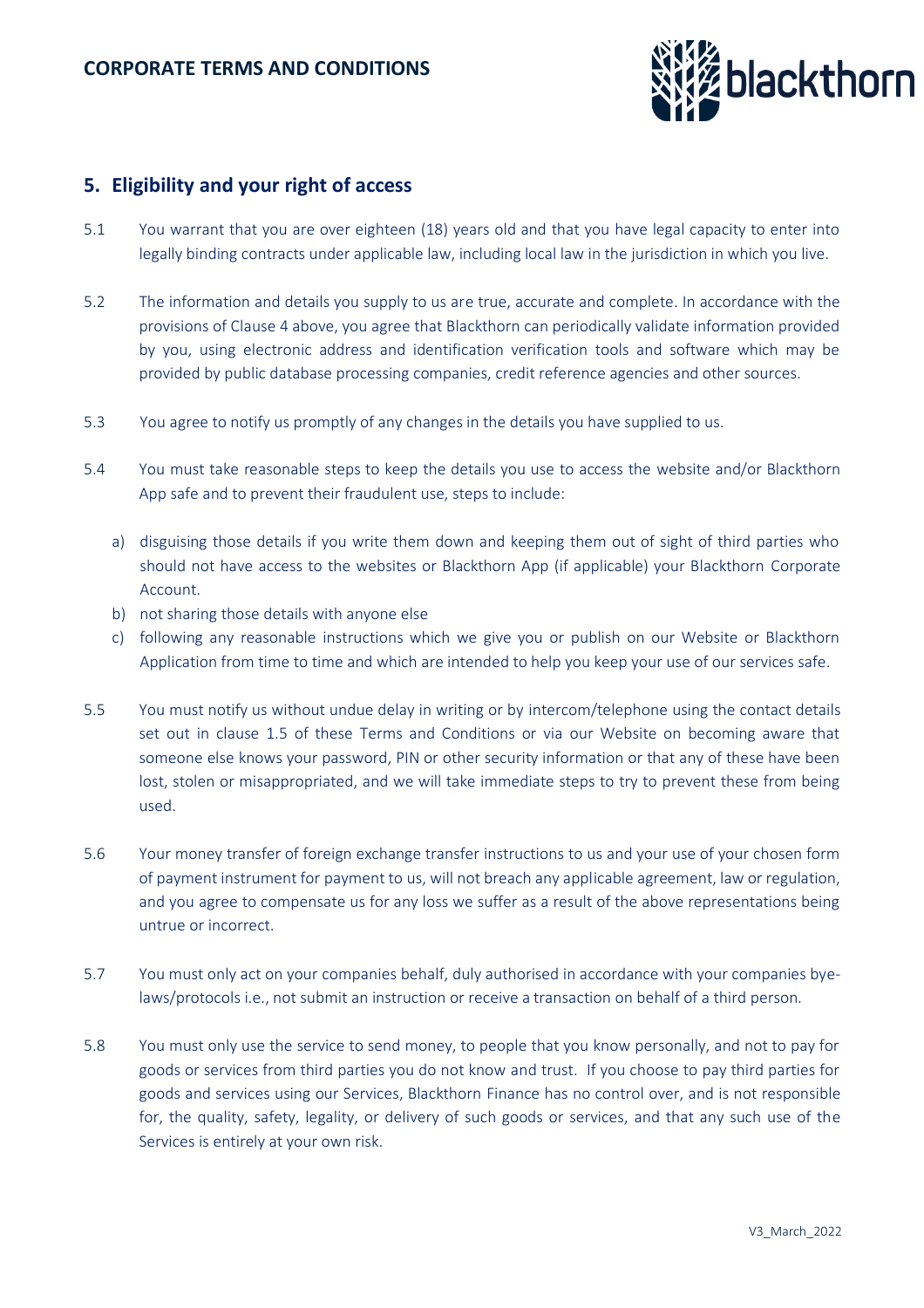

## **6. Third Parties and Representatives**

- 6.1 You may authorise a Third Party Provider ("TPP") as an Account Information Service Provider (AISP) or a Payment Initiation Service Provider (PISP) to access online information or give instructions to make some online transactions for you as soon as they have identified themselves. If the TPPS choice, with your permission, not to identify themselves to us, you must check that any TPP that you use is authorised to access your Account. In this case you automatically authorise us to share your information with the TPP once it is necessary to provide the services.
- 6.2 You can also authorise other people to carry out certain activities on your behalf as representative. We will treat all instructions and actions by representatives acting within the limits of their authority as if you had given that instruction or carried out that action yourself.
- 6.3 It is your responsibility to withdraw your authority from, or impose limits on, any representative (for example, if they are no longer employed by you).
- 6.4 Any representative must be 18 or over. You are also responsible for all their activities.
- 6.5 Your confirmation, orders, requests, notifications, and other actions performed through websites of third persons or other places by logging into your account and identifying himself/herself in this way are treated as conclusion of an agreement.
- 6.6 Your representatives and TPP must adhere to the same rules as yourself. You must inform each other and us. You are responsible for ensuring that your Representatives and TPP adhere to these rules.
- 6.7 We are not obliged to (continue to) deal with your Representatives and/or TPP. Your Representative and/or TPP may not transfer their powers to another person unless we approve this.
- 6.8 Security details may be given to a TPP and/or representative if it is requested, but you must not share this with anyone else.
- 6.9 If you withdraw any permission given to a TPP and/or representative, what can be done at any time for any reason, we will ensure to prevent the access to that TPP and/or representative from 1 business day have been aware about it.

# **7. Use of the Corporate Account**

- 7.1 Your account allows you to deposit, transfer, keep funds in the account for the purpose of transfers, local and international money transfers executions, contribution payments, and also to receive money into your account, settle for goods and services, and perform other operations directly related to money transfers. No negative balance is permitted by us on your Account. In such instances of a negative balance arising:
	- You agree to immediately correct the negative position.
	- We may apply a charge on any negative balance on your Blackthorn Corporate Account.
	- We may reject or prevent the execution of an order where the result of such order would incur a negative balance.

In the event of the aforementioned negative balance arising notification will issue from Blackthorn of any action taken or required.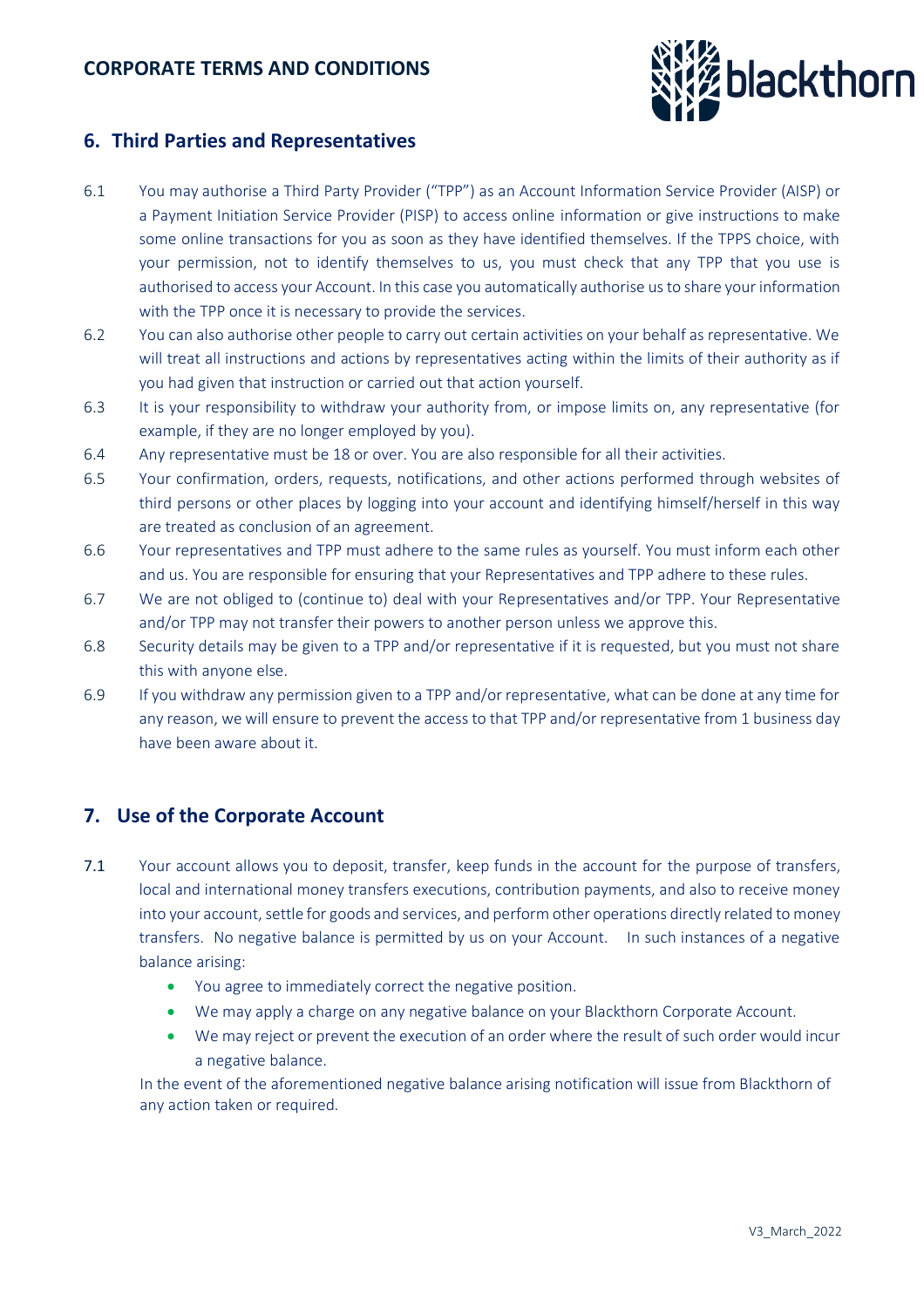

7.2 Blackthorn reserves the right to set a maximum amount for you, which you may maintain in your Account. This amount applies regardless of the currency you maintain with us. If we set such a maximum amount, we will inform you thereof.

## **8. Advance Payment**

- 8.1 Certain Corporate Accounts may be subject to an advance payment requirement which allows us a better protection against possible risks and expenses associated with particular accounts. We will notify you if this applies to you. The advance payment will only be imposed with your prior agreement.
- 8.2 Any advance payment will be kept for 45 calendar days following the account closure. Where additional expenses associated with the account emerge after the account has been closed, we may retain the advance payment longer than 45 calendar days. If the amount of the advance payment is not sufficient, we might claim other expenses derived from your activity through a Tribunal.
- 8.3 Blackthorn may release the advance payment before the Account is closed.
- 8.4 Blackthorn does not pay any interest on advance payment

## **9. Payment Processing**

- 9.1 Our Service allows you to send money from any of the countries in which we operate to any person or business in the same or another supported Country (the "Recipient").
- 9.2 We are always expanding our list of supported countries, so please visit our list on our Website or from the drop-down list in the Application itself.
- 9.3 Blackthorn Finance Limited or its associated companies reserves the right to cease providing the Services in any of the supported countries at any time and without notice to You.
- 9.4 To request a money transfer to a Recipient, you will need to provide payment instructions through the Service. This will include but is not limited to the Recipient's full name, address, account number and Bank Identifier Code ("SWIFT" OR "BIC"), "Reference" (if applicable) and the amount you wish to send (the "Transaction Amount").
- 9.5 It is solely your responsibility to make sure all the transaction details are accurate before submission.
- 9.6 Providing inaccurate details, will cause delays in processing your transaction or can lead to your transaction failing. Once a transaction has been submitted for processing it cannot be cancelled except by Blackthorn in accordance with Clause 13.2 and 13.5.
- 9.7 Before you confirm a foreign exchange transaction, we will provide you with the foreign exchange conversion rate that will be applied to your transaction and the fee we will charge for the transaction (the "Transaction Fee"), per Clause 9.8 below.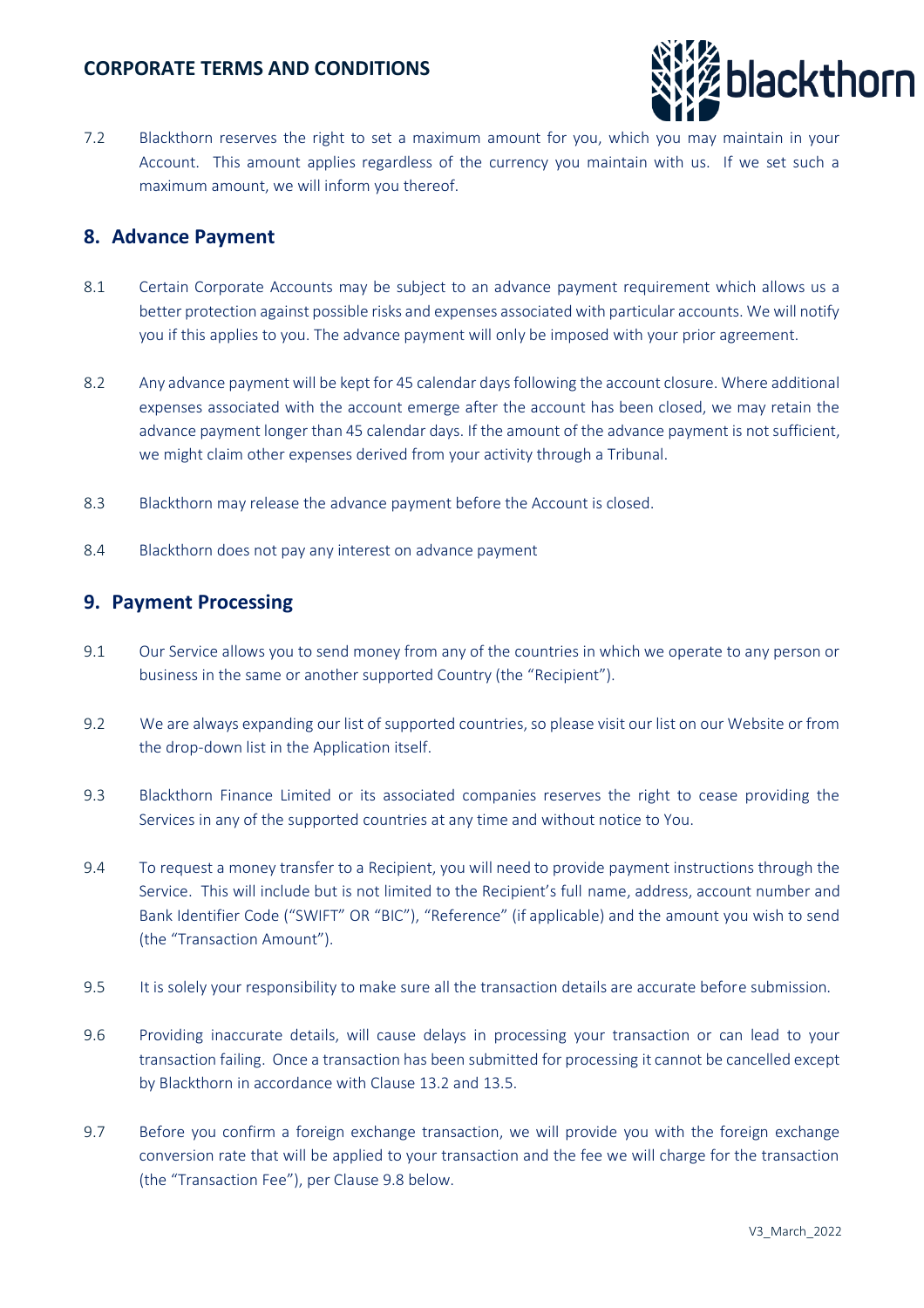

- 9.8 Upon confirming your intention to initiate a transaction, a unique transaction identification number will be generated providing You with funding instructions, including your bank account details, your Blackthorn Corporate Account Details or request you to provide your card details (if that is the payment method you have chosen), so that you can deposit the Transaction Fee.
- 9.9 For USD transactions, funds and your data will be processed in accordance with NACHAS Operating Rules, and your data will be verified in compliance with said rules. For more information, please review the followin[g https://www.nacha.org/rules/operating-rules](https://www.nacha.org/rules/operating-rules)
- 9.10 The funds will be paid onto the Recipient bank account in the Receiving Country stated in the online Website or App. Once your Transfer has been accepted and the Transaction Amount and Transaction Fee has been received by Blackthorn Finance, we will aim to credit the Transaction Amount onto the Recipient bank account in the currency requested in the online form within the chosen delivery time.
- 9.11 Delivery times quoted on our Website and Application and in these Terms and Conditions are representative for the "average" service and are not a guarantee of an individual Service or Transaction timeframe. In particular our correspondent Banks have specified cut off timeframes for receipt and dispatch of electronic payments.
- 9.12 You acknowledge and agree that Blackthorn cannot be held liable for any delay in onward payment attributable to the late arrival of funds or instruction of payment related to the cut off times to a correspondent or designated bank.
- 9.13 Further to Clause 2.2, customers will be notified in advance of the 120 day timeframe for pay-outs on non-active accounts. Blackthorn expects any notification to be acted up with 24hour timeframe.

### **10. Future Dated Payments**

- 10.1 In accordance with the terms set out in Clause 9 heretofore, You may enter a future dated payments instruction ahead of funding. The payment instruction will only be executed if the account balance is sufficient. A transfer to another Account shall be executed at the beginning of the specified day (00:00 AM in accordance with the time zone of the server GMT+2). A transfer to a bank account external account is executed within terms specified in the System.
- 10.2 Subject to the provisions of Clause 9 above, in its entirety, ordinarily the settlement date occurs on the value date unless an end pay-out is prevented as a result of local payment system opening hours.
- 10.3 The value date is the intended date in which the transaction will take place, as requested by You in the payment instruction.

### **11.Exchange Rates**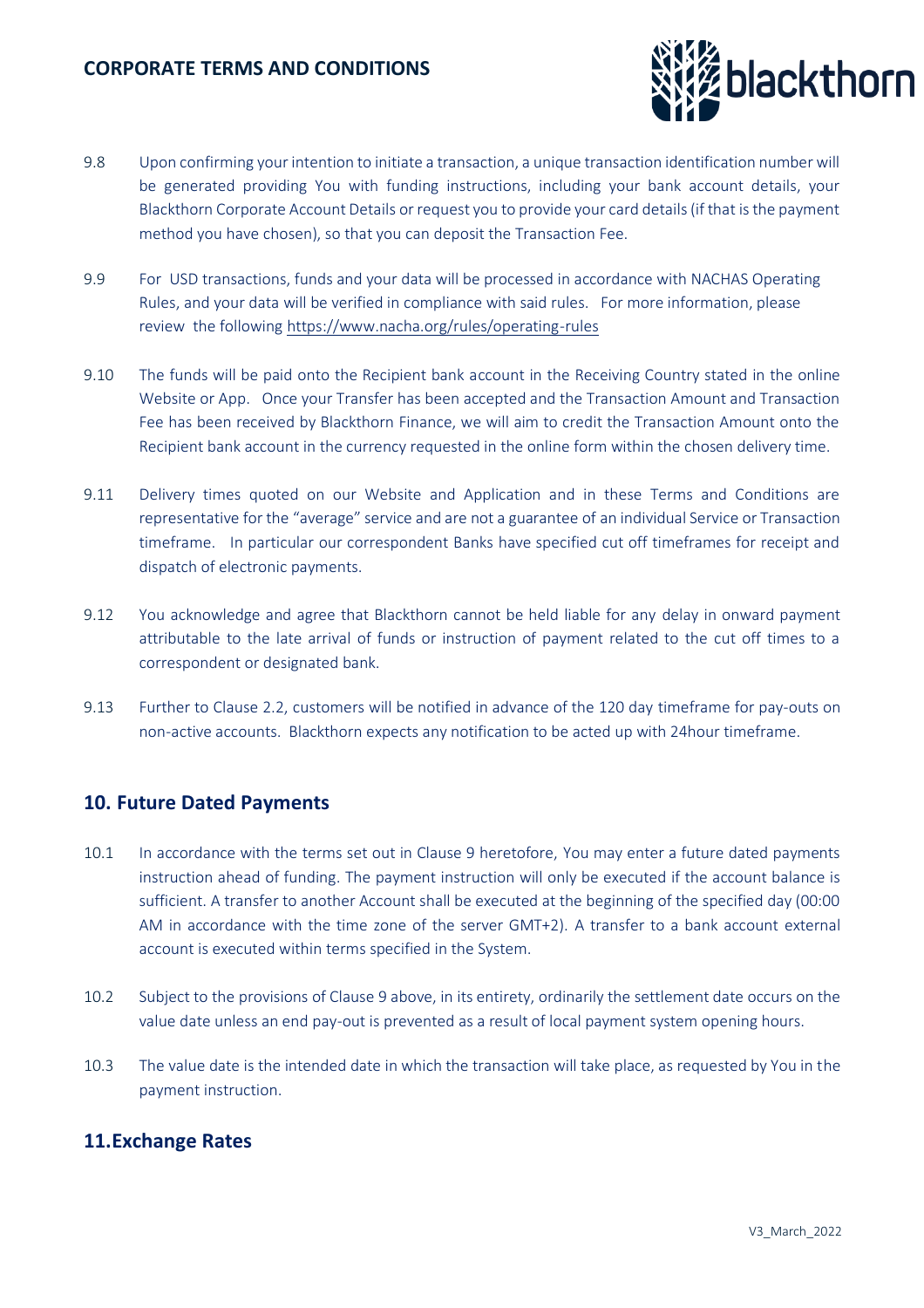

- 11.1 The foreign exchange conversion rate shown during the Service is the rate applicable for currency conversion transactions done on that particular day and time.
- 11.2 The exchange rates specified during the Service may fluctuate from time to time in accordance with fluctuations in international exchange rate markets.
- 11.3 Each time you will use the Service to transfer money, the exchange rate and the fee we are charging for the Service will be made available to you before the transaction is completed.
- 11.4 When you initiate a transaction, we agree to transfer the Transaction Amount to the Recipient at the rate specified during the Service at that time.
- 11.5 The total amount (the Transaction Amount, Service Fee and other applicable fees and charges) that you will be required to pay and the relevant exchange rate will be displayed clearly on the Website and/or Blackthorn Application before you are asked to confirm your Transaction and proceeding with the Transaction at this point is entirely optional.
- 11.6 This exchange rate will apply even where there is a delay in processing your transaction. When you pay for a transaction in one currency and the Recipient is paid in another currency, there will be a difference between the exchange rate at which we buy foreign currency and the exchange rate provided to you.

### **12.Other fees, charges and interest**

- 12.1 If you submit a transaction that results in Blackthorn becoming liable for fees or charges, such as a chargeback or other fees, you agree to reimburse us for all such fees.
- 12.2 In order for us to collect payment from you, you authorise us to access, charge, or debit funds from, any of your Payment Instruments. For example, if there are insufficient funds in your Corporate Account at the time you submit your transaction, we may try to debit your Bank account or charge your credit card at a later time.
- 12.3 Blackthorn is not responsible for any charges applied by the Recipient's bank resulting from the receipt of funds into the Recipient's bank account.
- 12.4 You should contact the Recipient's bank directly for details about any such charges that may be applicable to the transaction.
- 12.5 We will have no responsibility for any fees or charges you may incur by the use of a particular Payment Instrument to fund a transaction. These may include but are not limited to unauthorised overdraft fees imposed by banks if there are insufficient funds in your bank account or "cash advance "fees and additional interest which may be imposed by credit card providers if they treat use of the Service as a cash transaction rather than a purchase transaction.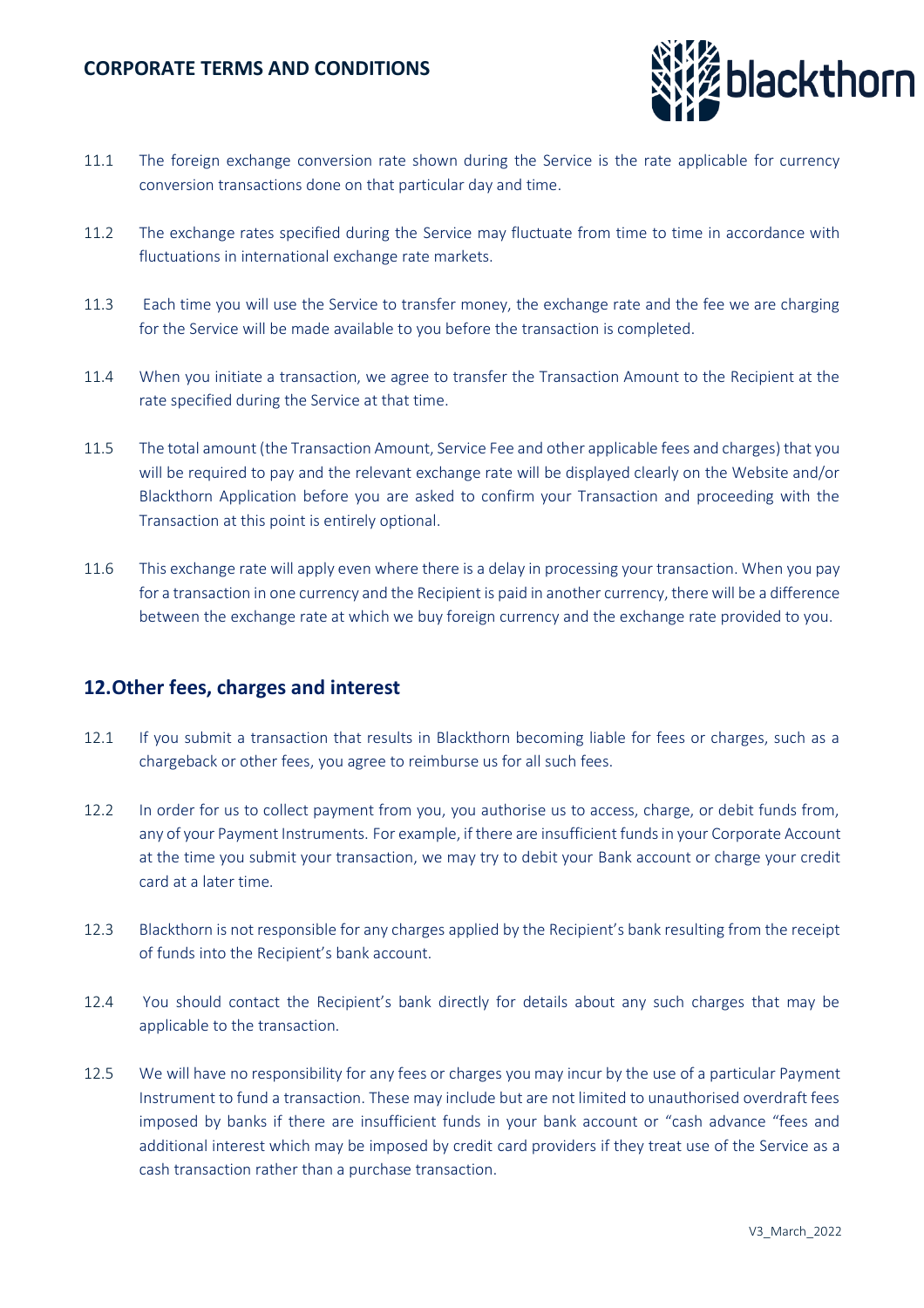

- 12.6 You will not be entitled to any interest for the period during which the funds to be remitted are with the Bank, or pending remittance or are in the course of remittance, or for any other period. Blackthorn may, at any time and at our sole discretion, limit the amount to be transferred, either on a per transaction basis or on an aggregated basis.
- 12.7 On certain occasions intermediary bank fees may be applicable. In such cases Blackthorn may refuse to cover the fees. Blackthorn is not liable for covering fees imposed by the bank of the Recipient.

## **13.Performance and Non-Performance of the Transaction**

- 13.1 If we receive your payment instruction on a public holiday or at the weekend, we'll usually process your instruction on the next working day.
- 13.2 We may require additional documents or information in respect of a particular transaction. We will not be able to process such transaction if you do not provide the information or documents that we request.
- 13.3 Where a payment is partially or fully executed through a third party, Blackthorn will not be held responsible for any delay caused by the third party. We will, however, attempt to establish the cause of the delay and remediate it, where possible.
- 13.4 We do not have to carry out your instructions if:
	- Your instructions are not complete or clear, or we do not think it came from you or someone authorised to give us the instruction on your behalf;
	- The balance in your account is insufficient to cover the payment. If the amount of money on account is insufficient in one currency, but there is a sufficient amount of money in another currency, the payment transfer shall not be executed until you convert the money to the currency of the payment (except for cases where you have ordered an automatic currency exchange feature or the transfer is intended for paying for goods or Services via the System).
	- You attempt to make a payment to an account that cannot accept payments through the payment system we normally use. In this case, we will tell you if there is any other way to make the payment – there may be a charge for other methods.
	- You operate your account while physically located in certain countries, we may not be able to offer you other products, or may decline transactions, or may later withdraw your account.

In such an event, you acknowledge there might be a delay in processing such payment instruction.

- 13.5 We reserve the right to refuse to perform a Transaction (including after Confirmation) if:
	- We are unable to obtain satisfactory evidence of your identity;
	- You provide us with false, incorrect or incomplete information;
	- We are unable to reach you via contact details provided by you;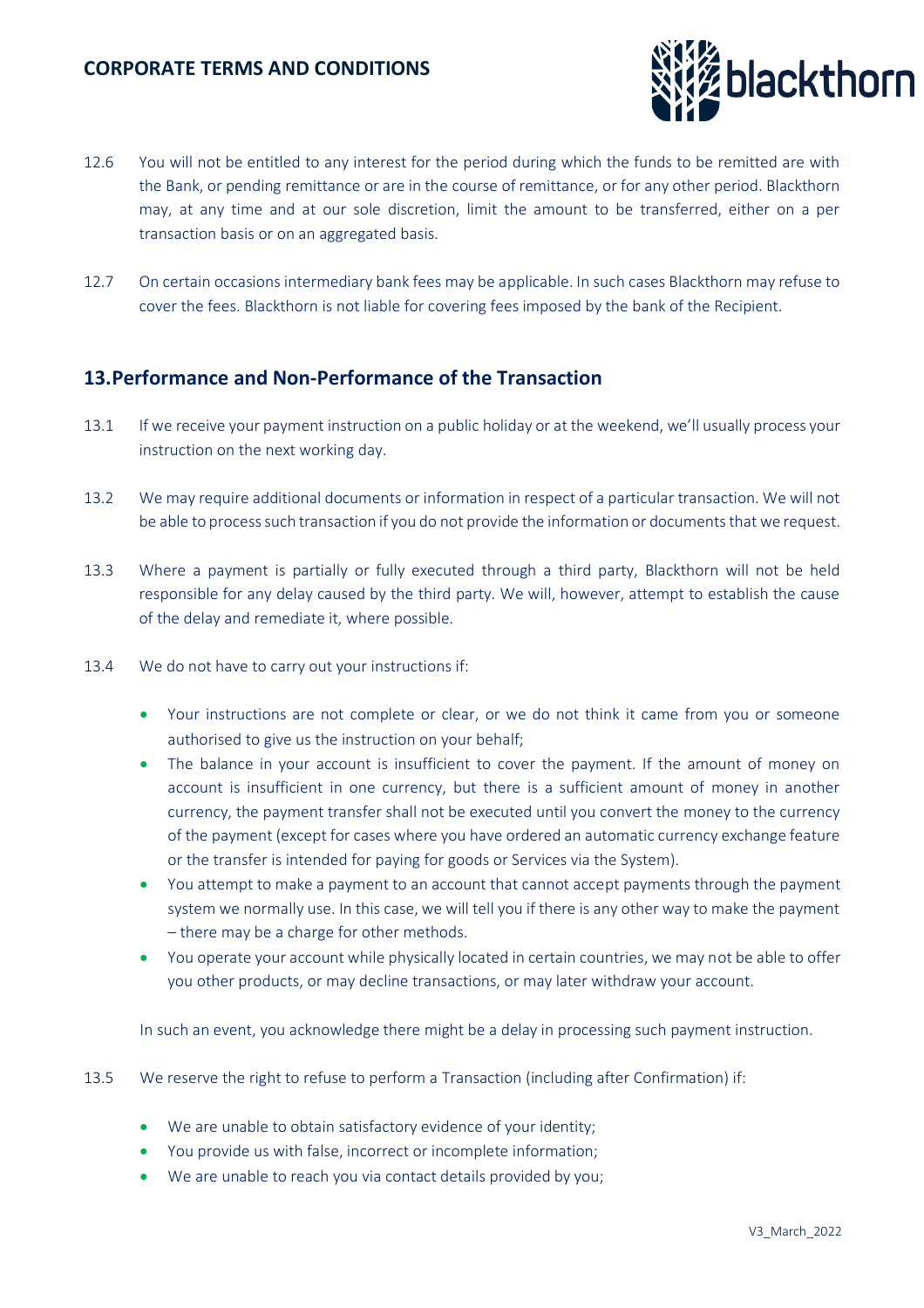

- Your transfer instruction, information or documentation is not provided sufficiently in advance to allow us to process it in accordance with your request;
- We have reason to believe that processing any such payment or Instruction would violate antimoney laundering or counter-terrorism financing laws, rules or regulations;
- We reasonably believe there may be fraudulent activity or other financial crime affecting you, any Sender or Payee, any money we hold to your account, or any payment;
- You or the order you placed are in breach of any applicable laws or regulations or are made for a Prohibited Purpose;
- Processing the Transaction in accordance with your instruction may expose us to liability;
- We are unable to process your Transaction due to variations in business hours, currency exchange or currency availability issues or due to any Force Majeure Event;
- We are obliged to do so by any law, regulation court order or instruction from an ombudsman, regulator or governmental body;
- You are subject to an order relating to your bankruptcy, or you have entered into a voluntary agreement with your creditors; or
- there is a dispute (which we reasonably believe is genuine) about who owns, or is entitled to, any e-money held by us to your account. This includes (but is not limited to) the situation where a Sender makes a request for a refund of funds the Sender has sent to us for your account, or we are made aware that the Sender has made a claim against you for return of those funds;
- You are in breach of these Terms and Conditions;
- We have reason to believe that any of the foregoing has occurred or is likely to occur; or
- A Compliance Officer has taken a discretionary decision to do so.
- 13.6 We shall notify you of any exercise of our rights in this clause, including the reasons thereof and any follow-up procedure for correction, unless prohibited by applicable laws and regulations.
- 13.7 We shall not be liable for any damages, costs or losses incurred by the Sender or the Recipient or any third party if, as a result of any of the circumstances referred to in clause 13.4, 13.5 and 15.1, we fail to complete the transfer of funds in accordance with a Payment Instruction.
- 13.8 We can charge a fee for refusing any payment or Instruction. Where such a fee applies, it will be set out in the Application or on our Website.

### **14.Credit Errors**

- 14.1 In the unlikely event of an error, you are obliged to notify Blackthorn as soon as you notice that funds have been credited to your account in error, and to return the funds no later than one Business Day after noticing. You shall not have any rights to dispose of funds that have been credited to your account in error.
- 14.2 In accordance with 14.1, we have the right and your consent to deduct any erroneous credit to your account from the balance on your account.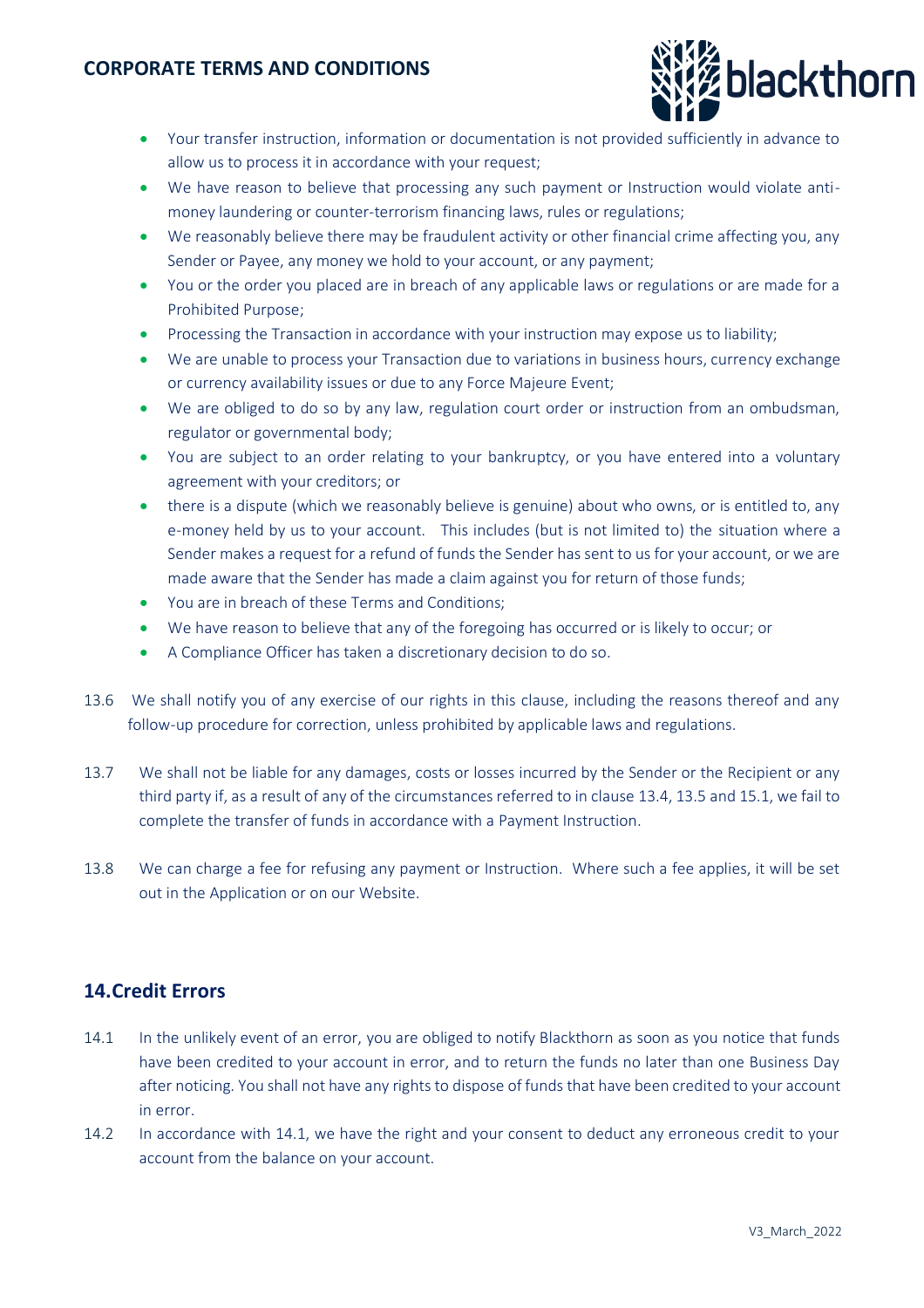

14.3 Should the balance on your Account be insufficient to debit the money credited in error, you unconditionally commit to reimburse Blackthorn the funds that have credited in error within three Business Days from the receipt of such request from us.

#### **15. Debit Errors**

- 15.1 You are responsible for ensuring that you give us correct instructions; if you give us incorrect instructions or mistakenly instruct us to make the same payment more than once, we may not be able to get the money back.
- 15.2 We will endeavour to recall erroneous payments. We will charge a fee for tracing, recalling or cancelling a payment.
- 15.3 If we cannot get the money back, you can request the relevant information we have about the transaction to help you reclaim the money. We will provide this information on receiving a written request from you, unless the law prevents us doing so.

### **16.Authorised Users and Permitted Users**

- 16.1 As part of the account creation process, you will notify us in writing of the names, job titles and contact details of your Personnel and any Direct Third-Party Service Providers who you nominate and authorise on your behalf;
	- to act as your primary points of contact for all issues relating to your relationship with us, this Agreement and the Services (each an "Client Administrator"); and
	- to administer and manage your use of and access to Blackthorn Portal(s) and Application (each an "Authorised User")

You may change a Client Administrator or an Authorised User provided that you provide us with prior written notice of such change. We may require you to replace any Client Administrator or Authorised User with an alternative person if we ask you to do so.

| <b>Client Administrator</b> | Able to create users and assign roles to any user<br>$\bullet$<br>Roles that cannot be assigned include Administrator and<br><b>Super User</b>                                                                                                                                                    |
|-----------------------------|---------------------------------------------------------------------------------------------------------------------------------------------------------------------------------------------------------------------------------------------------------------------------------------------------|
| Treasurer                   | Able to activate and deactivate institutional activities,<br>effectively enabling or disabling the client's ability to<br>receive messages and transactions from Blackthorn<br>Where applicable, can enable or configure any related<br>$\bullet$<br>data feeds (i.e. FX margin, transaction fee) |
| Payment Operator            | Able to access the underlying activities of the client, such<br>as reviewing liquidity balances and specific transactions<br>Able to access reconciliation tools<br>Able to view and search for transactions                                                                                      |

The Client Administrator has the authority to create the following roles: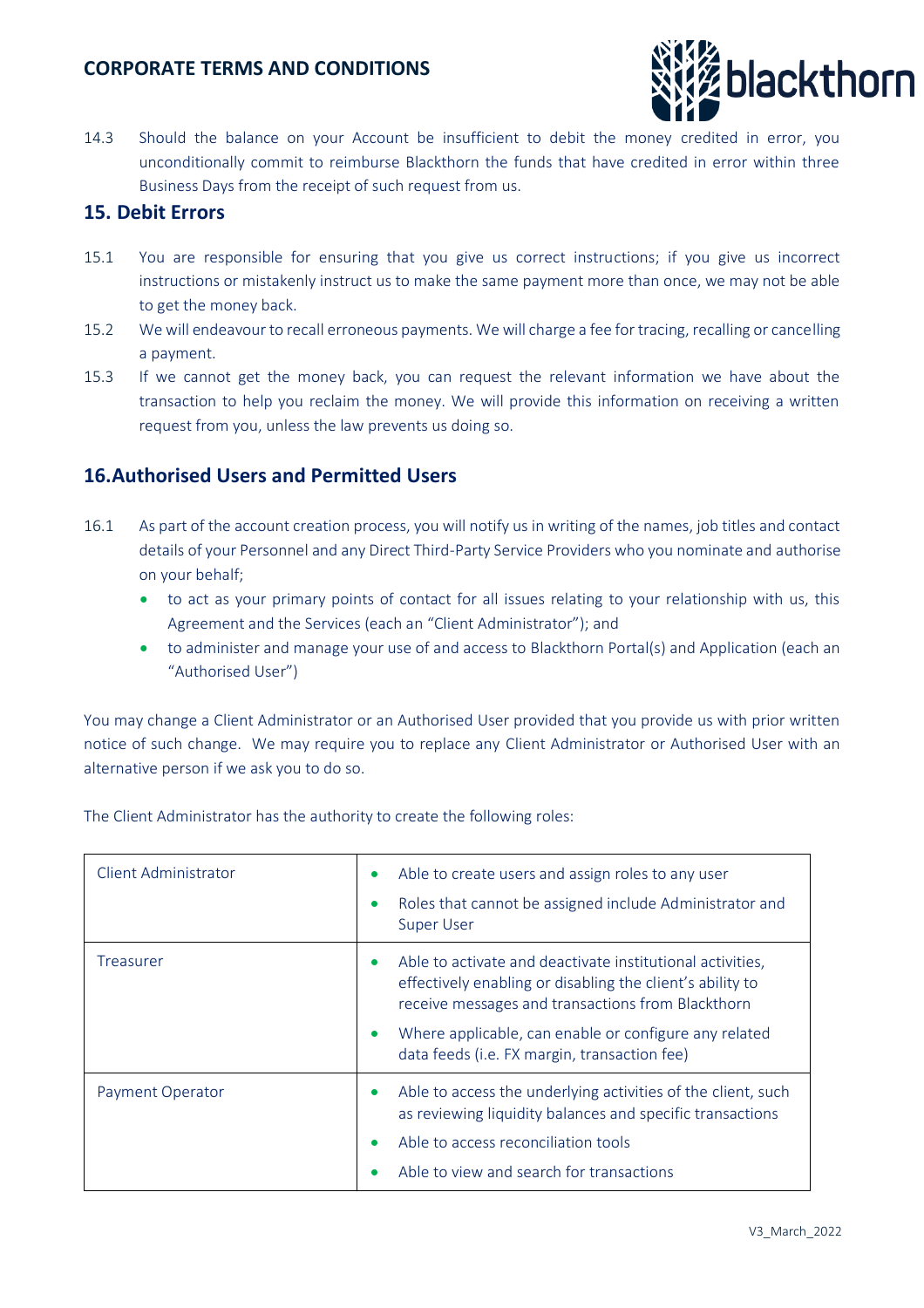

| Security Operations | Able to receive and review security specific warnings being |
|---------------------|-------------------------------------------------------------|
| (Sec Ops)           | communicated Blackthorn systems                             |

## **17.Access Control**

- 17.1 You shall ensure that all operators (including contingency operators) log on at least once a month to ensure that passwords are kept up to date.
- 17.2 You shall ensure that the allocations of privileges is restricted and controlled. Access rights must be reviewed by the client's management at regular intervals.
- 17.3 You shall review, at least annually, their access permissions and roles and must have appropriate policies and procedures in respect of how roles are assigned to new staff, changed for existing staff and revoked for staff leaving your company.

## **18.Client warranties**

- 18.1 You hereby represent and warrant (which representations and warranties shall be deemed to be repeated by you on each date on which a transaction is entered into under this Agreement) that: You have full power and authority to execute and deliver the Agreement, each transaction and any other documentation relating thereto, and to perform your obligations under the Agreement and each transaction and have taken all necessary action to authorise such execution, delivery and performance;
- 18.2 Any such execution, delivery and performance will not violate or conflict with any law applicable to you, any provision of any constitutional documents or any charge, trust deed, contract or other instrument or any contractual restrictions applicable to, binding on or affecting you or any of your assets or oblige you to create any lien, security interest or encumbrance;
- 18.3 All governmental, regulatory and other consents that are required to have been obtained by you in relation to the Agreement have been so obtained and are in full force and effect and all conditions of any such consents have been complied with;
- 18.4 Your obligations under the Agreement constitutes your legal, valid and binding obligations, enforceable in accordance with their respective terms;
- 18.5 You will comply with all laws, rules, regulations and disclosure requirements of any relevant jurisdiction, exchange, market or regulatory authority which apply in respect of us, you or your investments from time to time;
- 18.6 You will promptly give (or procure to be given) to us such information and assistance as we may reasonably require to enable us to assist or achieve compliance with any of the obligations in relation to your account or our services;

### **19.Changes to this Agreement**

19.1 We can make changes to the Agreement for any of the following reasons: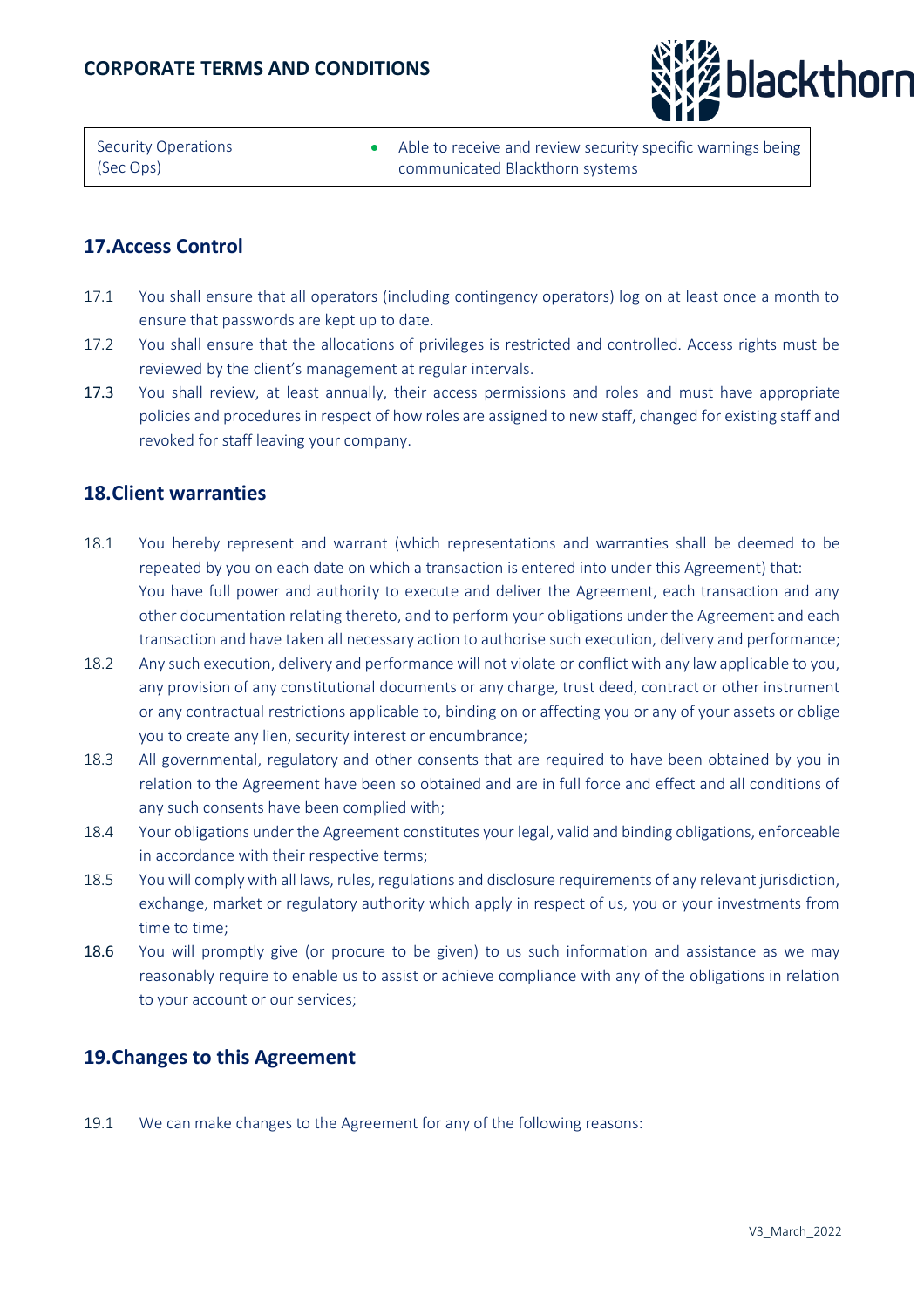

- to reflect any change in law, regulation, codes of practice or guidance, or a recommendation, decision or order of a court, ombudsman, regulator or government body, or new statements, codes of practice or industry guidance designed to enhance consumer protection;
- to reflect any changes in our business organisation (for example, if we merge with another organisation or transfer our business to another organisation) or the Service Providers we use;
- to provide you with extra benefits or additional services;
- to reflect (in a proportionate way) changes in our costs in providing our services, for example changes in market conditions, technology costs, inflation and/or the costs of providing facilities.
- to reflect (in a proportionate way) any cost associated with any new product or service we introduce, or any new feature on an existing product or service, or any change in the Service Providers we use;
- to make the terms clearer or fairer to you, or to benefit you.
- 19.2 We can also introduce, increase, decrease or abolish transaction limits for certain types of payments made to or by you using our Services from time to time. We may do this for any of the following reasons:
	- to comply with law, regulation, codes of practice or guidance, or a recommendation, decision or order of a court, ombudsman, regulator or government body, or new statements, codes of practice or industry guidance designed to enhance consumer protection and/or the security of payment and financial systems;
	- to take account of and address risks we have identified in the payments that our customers are receiving or carrying out, or to anticipate any such risks arising; or
	- to reduce the risks of financial crime.
- 19.3 We may publish details of transaction limits on our Website, or details may be available from us on request.
- 19.4 Whenever we decide to make a change, we will act reasonably, and any change will be proportionate to the circumstances giving rise to the change.
- 19.5 As our Agreement with you may last for a long time and we cannot anticipate everything that might happen during that time, we may also need to make changes for other justifiable reasons. If we do so, we will explain the reason to you when we tell you about the change.
- 19.6 Blackthorn will give you notice of the change one (1) month prior to the change where:
	- we change the terms and conditions which deal with the way payments can be made by you or to you, or into or out of your Blackthorn Corporate Account;
	- we make a change to your disadvantage; or
	- we introduce a new Service Fee or charge.
- 19.7 In these circumstances, you can ask us close any account you hold with us, at any time before the change comes into effect and the normal notice period for closure will not apply. If you do not ask us to do this, you will be treated as having accepted the change.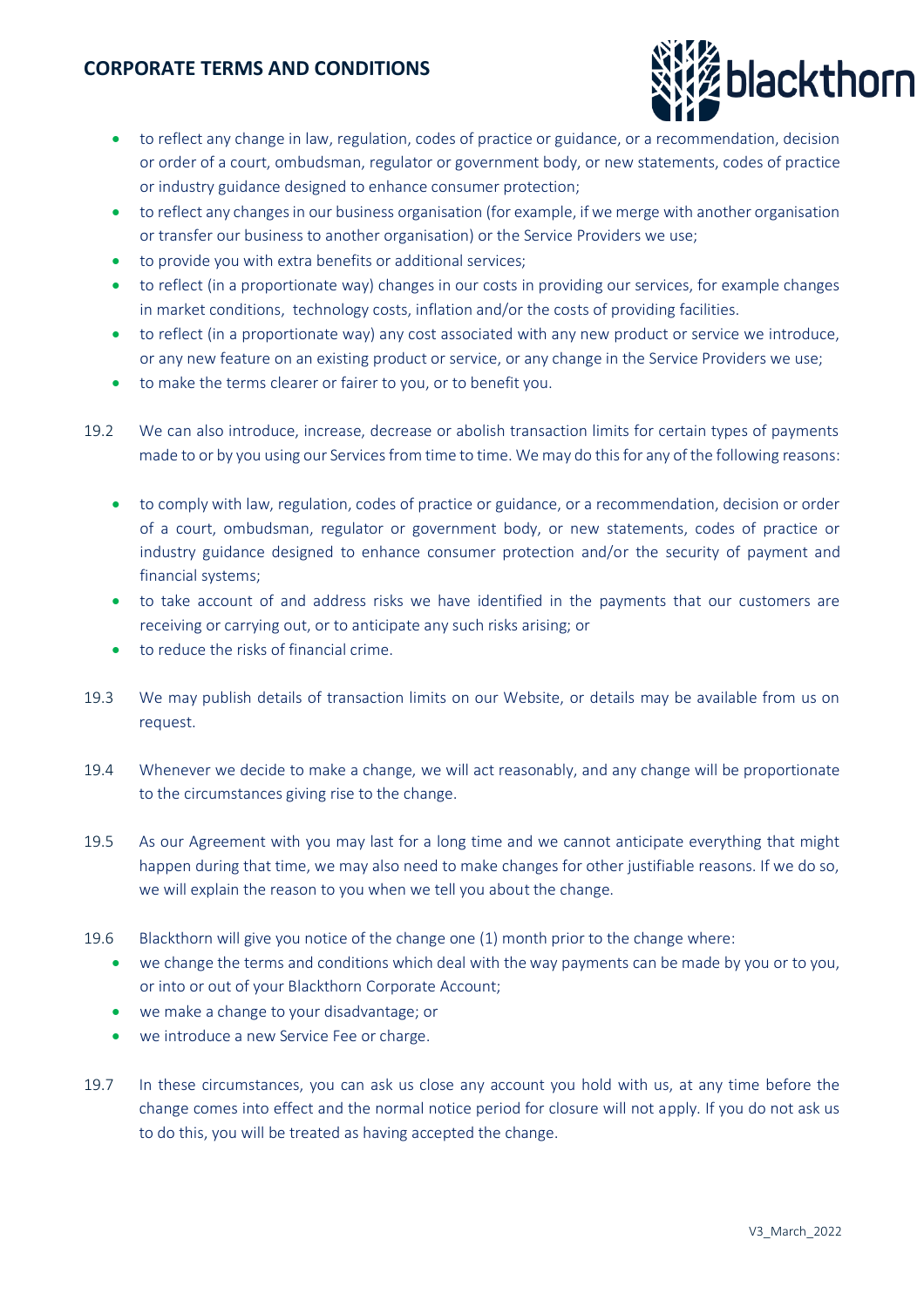

- 19.8 The following are circumstances where we can make a change to the Agreement more quickly (including immediately), without giving you prior notice. In these circumstances you will not have the right to close your Corporate Account without giving the usual notice. The circumstances are:
	- where we are obliged to make the change due to compliance with law, regulation, codes of practice or guidance, or a recommendation, decision or order of a court, ombudsman, regulator or government body, or new statements, codes of practice or industry guidance designed to enhance consumer protection;
	- where we are obliged to introduce, increase, decrease or abolish a transaction limit urgently, for any of the reasons explained in Clause 19.2. In addition, we may not be able to give you notice of the change where we reasonably believe doing so might compromise the security of our systems;
	- where we introduce a new service or functionality (and even if we introduce new charges for that service), provided the introduction of the new service does not affect your use of our existing services; or
	- where the exchange rates we use when converting one currency change. These rates change frequently intra-day.
	- In the case of all other changes apart from those set out in clauses 19.6 and 19.7, we can make the change immediately, without giving you notice. Instead, we will update the copy of the Agreement on our Website and Application. You will be asked to accept the new terms when you log in but should check our Website regularly so that you are familiar with the up-to-date terms of your Agreement.

# **20.Closure and Termination**

- 20.1 You can terminate the Agreement on three month's (90 Days) written notice, unless we have broken the terms of your Agreement with us in a serious way, and (where it is possible to put this right) we have not put this right within a reasonable period of time requested by you. In this case, you can terminate the Agreement with immediate effect.
- 20.2 We can terminate the Agreement upon three months' notice, except as provided for in clause 11.3.
- 20.3 We can terminate the Agreement with immediate effect if you:
	- become, or we reasonably believe or become aware you are likely to become, insolvent or are declared bankrupt;
	- You file for a suspension of payments or debt restructuring and/or a suspension of payments or debt restructuring is granted ;
	- have broken the terms of your Agreement with us in a serious way, and (where it is possible to put this right) you have not put this right within a reasonable period of time requested by us;
	- through any means of communication intimidate, harass or threaten us, our employees, officers, agents, Service Providers or customers with violence, property damage or any other offensive, indecent, discriminatory or hateful material;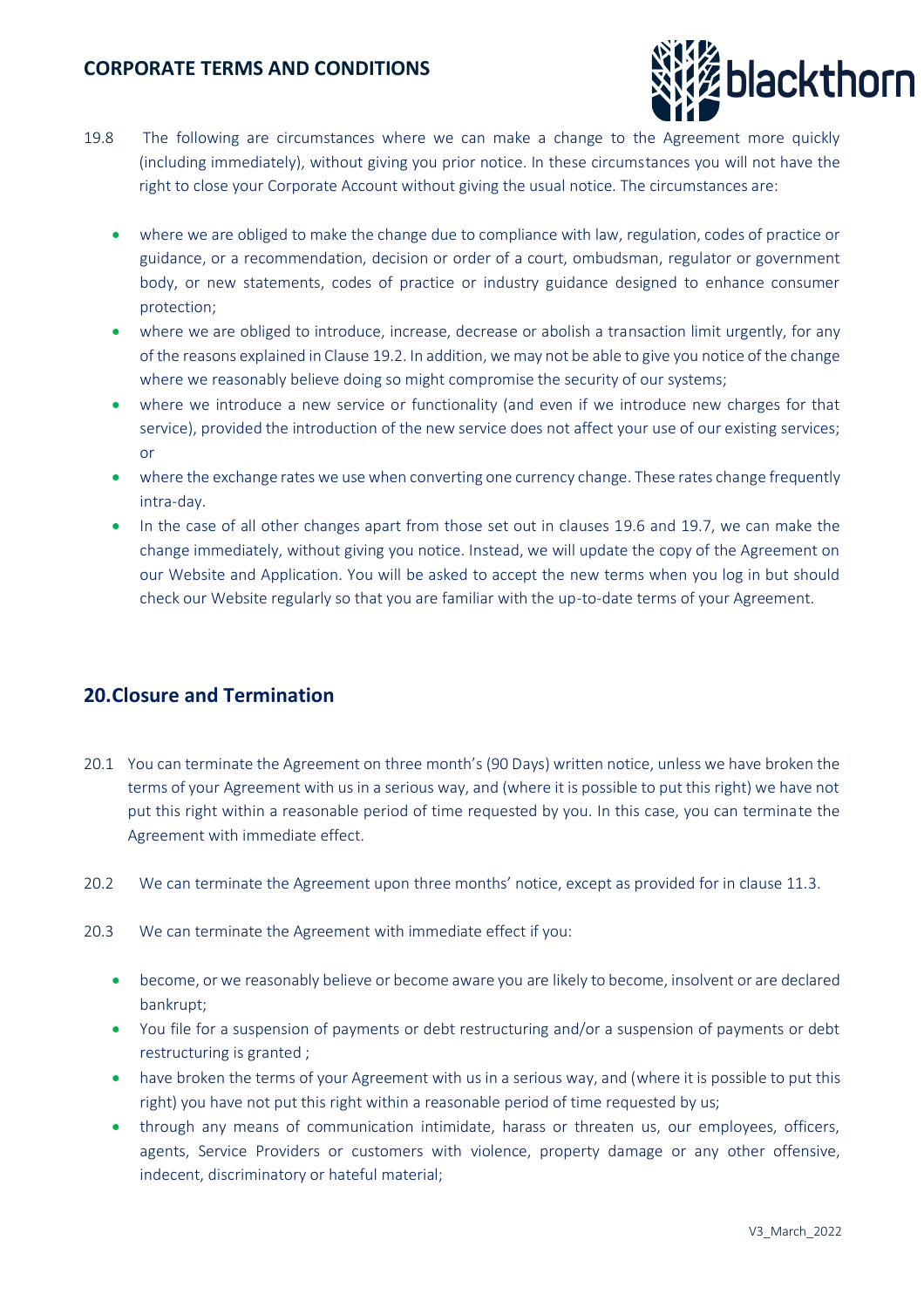

- breach or attempt to breach the security of our Application or Website or our Services (including, but not limited to, modifying or attempting to modify any information; unauthorised logins, unauthorised data access or deletion; interfering with the service, system, host or network; reverse engineering of any kind; spamming; hacking; falsifying data; introducing viruses, Trojan horses, worms or other destructive or damaging programs or engines; or testing security in any way); or
- are, in our reasonable belief, using the Website and/or any of our Services in connection with fraudulent, illegal, unethical, immoral or Prohibited activity, or to promote or support discriminatory, extreme or offensive practices, or permitting or encouraging a third party to do any of these things.
- we are obliged to do so by law, regulation, a court order or the instructions of an ombudsman, regulatory or government body, or we reasonably believe that a court order is, or instructions from an ombudsman, regulatory or government body are, likely to be given; or
- we reasonably believe that the way in which you are using some or all of our Services might expose us to any sanction, penalty, fine, censure, direction or order from any court, ombudsman, regulatory or government body.
- we become aware of a dispute over the operation of your Account or the ownership of funds on your account or that an interest in your Account has been claimed by a third party;
- you do not accept an amendment to the Agreement or other Terms.
- You fail to pay fees, per the Fees Schedule when they fall due.
- 20.4 If you wish to close your account, any money held on your account will be transferred to a bank account or to an account held with another electronic payment system as indicated by you. Any applicable fees (fees for services provided by us and other unpaid amounts, including but not limited to, fines and damages incurred by us due to the breach of the Agreement or other obligations committed by you, which have been imposed by international payment card organizations, other financial institutions and/ or state institutions) will be deducted from your balance prior to transferring the funds. In the event of a dispute between you and us, the funds under dispute will be retained until the dispute is resolved.

### **21.General**

- 21.1 Termination of our agreement under these Terms and Conditions does not affect your or our accrued rights and obligations at the date of termination.
- 21.2 A failure to exercise or delay in exercising a right or remedy provided by these Terms and Conditions or by law does not constitute a waiver of the right or remedy or a waiver of other rights or remedies. No single or partial exercise of a right or remedy provided by these Terms and Conditions or by law prevents further exercise of the right or remedy or the exercise of another right or remedy.
- 21.3 In case any provision in or obligation under these Terms and Conditions shall be invalid, illegal or unenforceable in any jurisdiction, the validity, legality and enforceability of the remaining provisions or obligations, or of such provision or obligation in any other jurisdiction, shall not in any way be affected or impaired thereby.
- 21.4 You may not assign, transfer or create any trust in respect of, or purport to assign, transfer or create any trust in respect of, a right or obligation under these Terms and Conditions.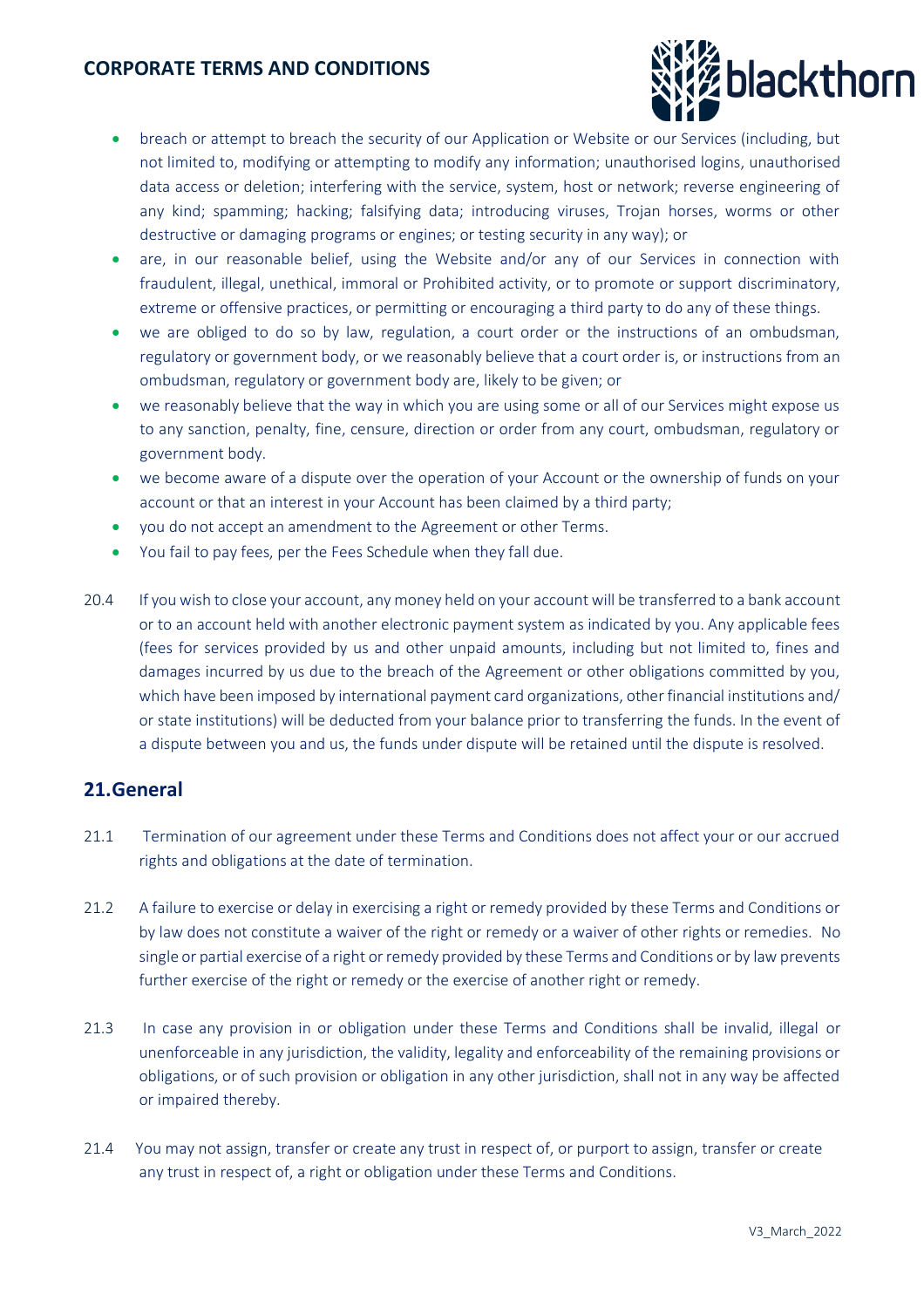

21.5 Neither these Terms and Conditions nor any transaction carried out under them shall confer contractual or other rights on, or be enforceable against us by, any party other than you.

# **22. Intellectual Property**

- 22.1 The Blackthorn Website and its Application, the content, the name Blackthorn Finance and other names, logos, signs, domain names, email addresses and other indications of origin displayed on the Website or the Application relating to our products and/or services and all intellectual property relating to them and contained in them (including but not limited to copyrights, patents, database rights, design right, trademarks, ) ("IPRs") are owned by us, our affiliates, subsidiary companies or third party licensors. You shall not acquire any right, title and interest in and to the Website and the Application shall remain our property of such other third parties.
- 22.2 You may use the Website and the Application only for the purpose of the bona fide use of our Service as a corporate customer and only permitted by these Terms and Conditions. You may not duplicate, publish, modify, create derivate works from, participate in the transfer or sale of, post on the internet, or in any way distribute or exploit the Website, the Application or any portion thereof for any public or commercial use without our express permission. You may not: (a) use any robot, spider, scraper or other automated device to access the Website or the Application or to use the Service and/or (b) remove or alter any copyright, trademark or other proprietary notice or legend displayed on the Website (or printed pages of the Website).

### **23. Information Published Online**

- 23.1 Some information is available through the Blackthorn website and APPs. While Blackthorn produces or obtains such information from publicly available sources generally considered reliable, it cannot verify its accuracy or completeness. You should not rely on the Blackthorn's websites as a primary source of information as the information may not be up to date. Use of the information on the Company's websites and Apps is entirely at your own risk.
- 23.2 Knowledge Based Videos: the material on the knowledge based videos are made at your disposal for the purpose of enabling Blackthorn customers (prospective and existing) to depict, at a high level, how Blackthorn services are proposed to work end to end. It should not be referred to or used for any other purpose. This material may include guidelines, recommendations or data interpretation. You are solely and exclusively responsible for deciding any particular course of action or omission and for implementing any actions or taking any business decision on this basis. Blackthorn Finance Limited disclaims all liability with regards to such actions or decisions and their consequences.

## **24.Confidential Information**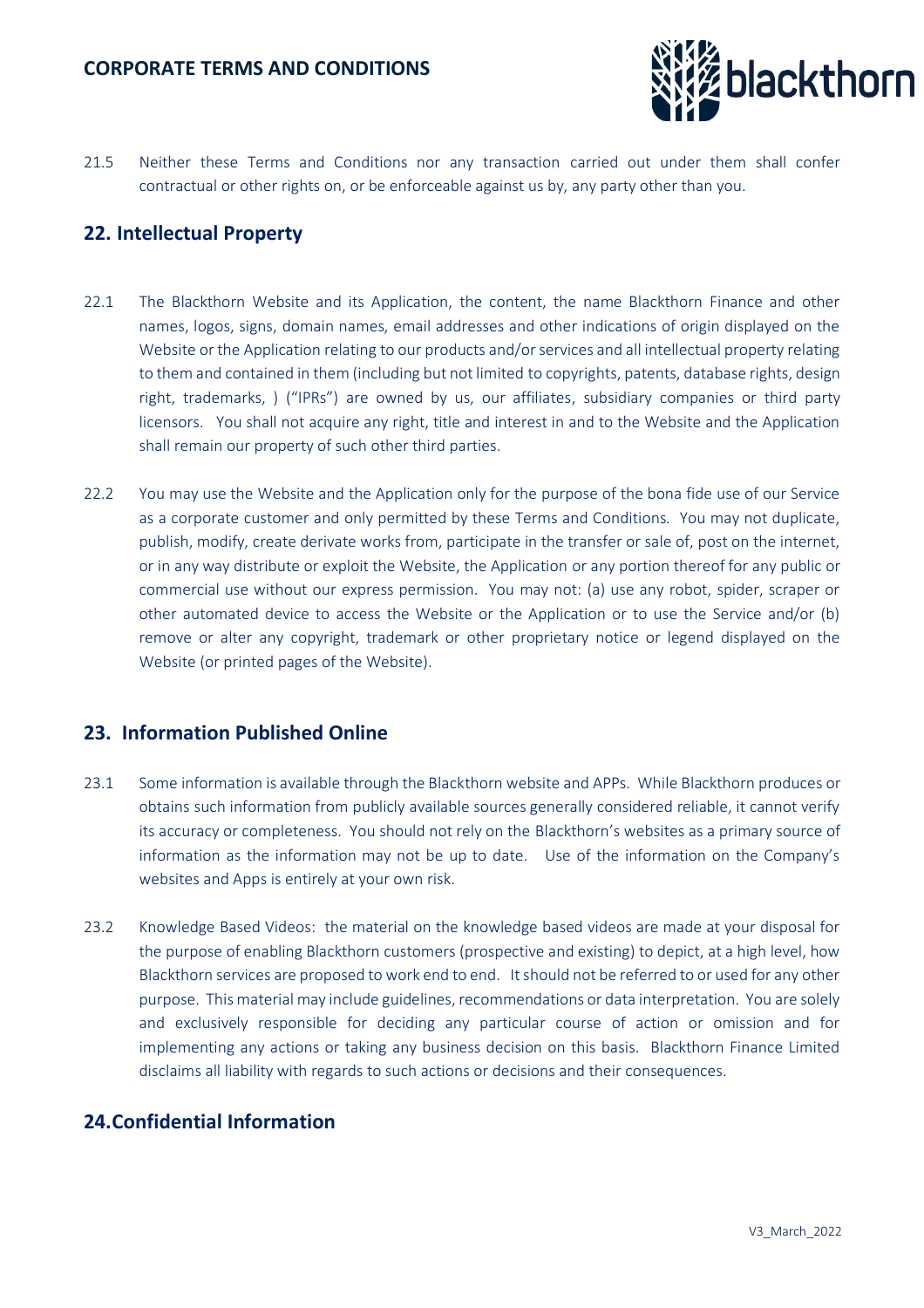

- 24.1 You agree to take all necessary precautions when sending Blackthorn Finance Limited confidential information. You agrees to maintain the confidentiality of confidential information received from us.
- 24.2 We may store, reproduce, download or transmit confidential information through any website, internet server or other secured means for the client's use or retrieval. We will use adequate security, encryption and authentication procedures/software to prevent any unauthorised third-party disclosure.
- 24.3 We may transmit or accept confidential information by means it deems appropriate to and from customers or third parties if:
	- We consider it necessary to provide the services.
	- It is consistent with market practices.
	- There is no other means of transmitting or receiving such confidential information.
	- There is a contingency situation.
- 24.4 We accept no liability for the consequences of a third party intercepting confidential information or when we or any third-party provider is required to disclose confidential information in accordance with local Regulation.

### **25.Outsourcing**

- 25.1 Some of the services the Company offers are provided with the help of or are outsourced to third-party providers. Such third-party outsourcing may include solutions such as software as a service, cloud computing, external hosting, deployment management, technical service provision or similar solutions and may be located anywhere in the world. The Customer may, upon request, obtain a list of concerned countries. Such list may change from time to time.
- 25.2 Such solutions will be governed by applicable law relevant to the jurisdiction in which they are carried out or where the third-party provider may be located. They may lead to additional obligations and responsibilities including, but not limited to, the disclosure of information.
- 25.3 The Company has put in place policies and internal risk procedures to ensure that the necessary steps are taken to assess and manage any risks that arise from such outsourcing. Amongst other things, the Company ensures that security measures are in place to maintain the confidentiality and integrity of its information and data.

### **26.Acceptance of Currencies**

- 26.1 Blackthorn may:
	- Accept any currency as a Settlement Currency that is recognised by an issuing Central Bank.
	- Determine the use of a Settlement Currency within its platform.
- 26.2 Settlement Currencies are available on the Company's website. Settlement Currencies can be identified by the three-letter "ISO" (International Organisation for Standardisation) code.
- 26.3 For some settlement currencies, specific rules may apply. These can be found on the Blackthorn's website
- 26.4 We reserve the right in its sole discretion and without notice: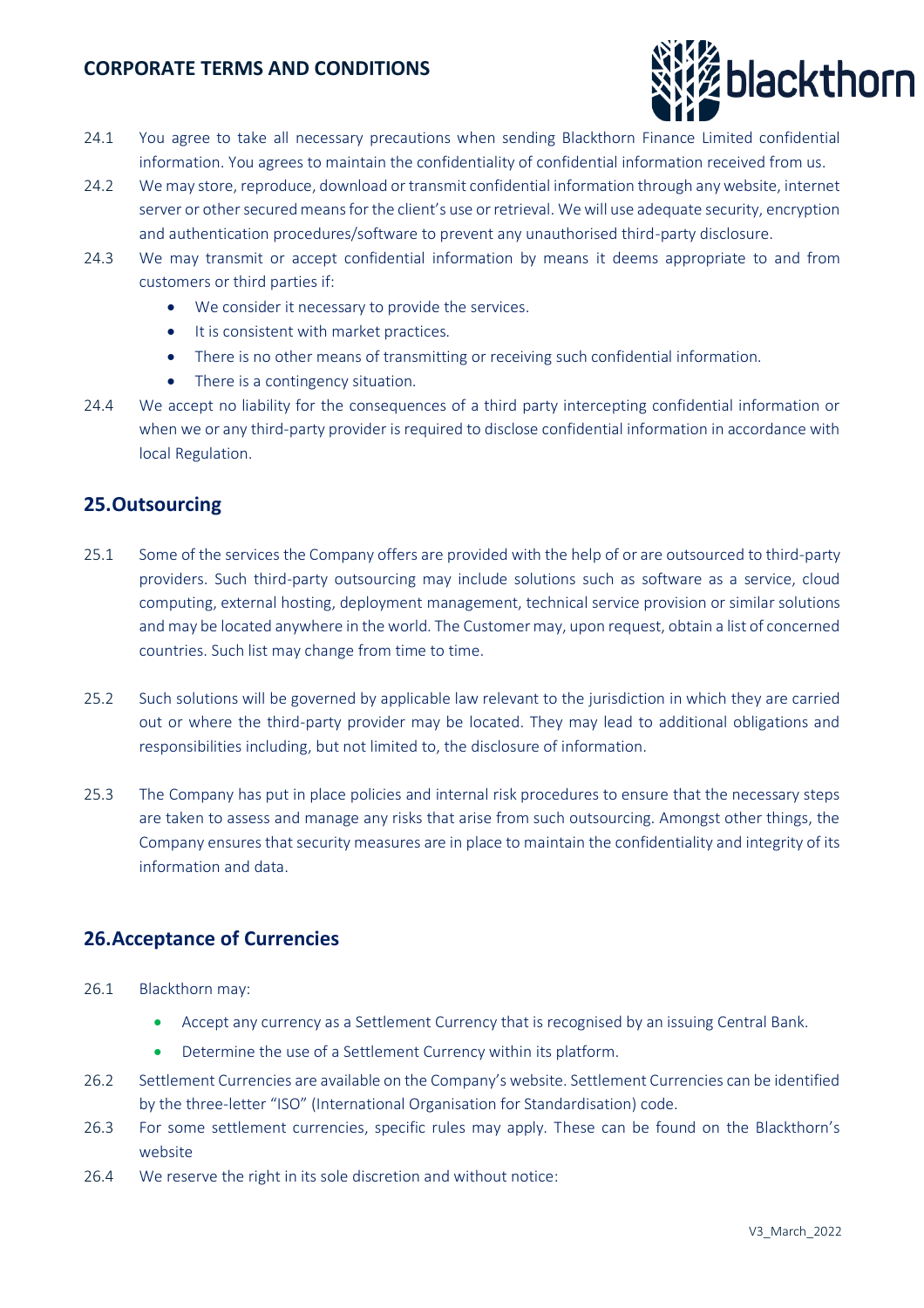

- Not to accept a currency as a Settlement Currency within the Blackthorn platform.
- To withdraw acceptance of any Settlement Currency previously accepted.
- To refuse to deliver any transaction into Blackthorn platform of a Settlement Currency it regards that delivering of such Settlement Currency could not be in the best interests of our clients generally.

### **27.Limitations of Liability**

- 27.1 We will provide the Service using reasonable care and diligence.
- 27.2 We will use reasonable endeavours to make the Service available except for: planned maintenance, for which 24 hours' notice will be given by placing a notice on our Website or Application or by providing you an alert through the Service;
- 27.3 Or unscheduled maintenance during normal business hours (UK time) or otherwise, for which we will use reasonable endeavours to give you advance notice by placing a notice on our Website or Application via Intercom, or by providing you an alert through the Service.
- 27.4 The Service is provided on an "as available" and "as is" basis. This means that we are unable to promise that your use of the Service will be uninterrupted, without delays, error-free or meet your expectations and we do not give any commitment relating to the performance or availability of the Service in these Terms and Conditions and, to the extent we are able to do so, we exclude any commitments that may be implied by law.
- 27.5 We will also not be responsible, to the extent permitted under any applicable law, for any delay in performing any transactions or any of our other obligations if this is caused by circumstances beyond our control, such as changes in the law, withdrawal of a foreign currency, strikes or labour disputes, imposition of sanctions over a beneficiary or natural disaster.
- 27.6 We will notify you as soon as we can if we are unable to perform a transaction for any of these reasons and will use reasonable measures to secure the return of any money paid by you.
- 27.7 To the extent permitted under any applicable law, in no event shall Blackthorn Finance, our subsidiaries, officers, agents, partners, or employees be responsible to you in any way beyond the sum of £500.00 (in addition, when applicable, to refunding the transaction amount and transaction fees).
- 27.8 Subject to 27.7 above, Blackthorn Finance Limited maintains contractual relationships with its Authorised Representatives, Muniy Limited [FRN 933025] with an address at Kemp House, 152-160 City Road, London, EC1V 2NX, Key to Pay Limited United House, 9 Pembridge Road, London, England, W11 3JY, [ FRN929483] and FXPig Payments UK Limited [FRN931431] with an address of 272 Bath Street, Glasgow, Scotland, G24JR.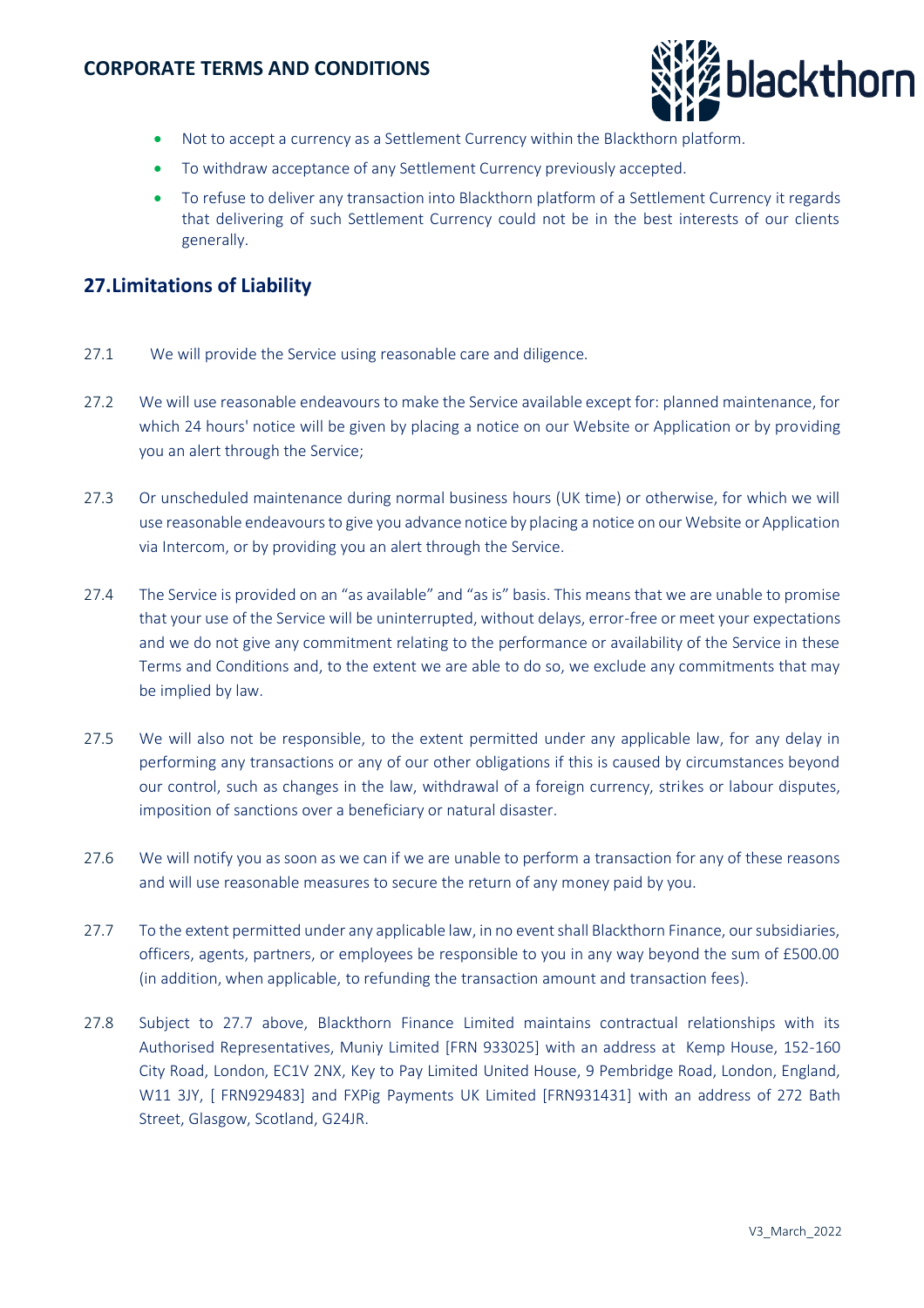

- 27.9 However, in the event that we make a payment transfer that is not in accordance with your instructions (for example, we send the transfer to the wrong Recipient), we will refund you that payment in full.
- 27.10 For security reasons, we recommend that you only send money through the Service to people you know personally.
- 27.11 If you choose to pay third parties for goods and services using the Service, you acknowledge that Blackthorn Finance has no control over, and is not responsible for, the quality, safety, legality, or delivery of such goods or services and that any such use of the Service is entirely at your own risk.

#### **28.Reports Provided to Auditors**

- 28.1 If we receive a request, duly authorised by a customer, from its auditors, we will provide them with all aspects of the customer's position via a standard report. We will also send the customer a copy of the report upon request.
- 28.2 You acknowledge that data in reports sent by email may be of a confidential nature and that emails, by their nature, may be intercepted, altered by or misdirected to third parties. You agree that use of emails in this respect is at your own risk. We accept no liability for any consequence arising from the issue of emails for the purpose of sending these reports.

#### **29.Governing law and jurisdiction; redress**

- 29.1 These Terms and Conditions and our agreement under these Terms and Conditions and all matters arising from or connected with these Terms and Conditions and our agreement are governed by English law.
- 29.2 To the extent that you are deemed to be a consumer as defined by the Consumer Rights Act 2015, the Agreement will not affect your rights and will only apply to the extent permitted by law. We will treat you as our Client and we have no obligation and accept no liability to any other person for whom you may be acting as an agent, intermediary or fiduciary (whether or not the existence or identity of such person has been disclosed to us) and your obligations to us shall not be diminished in any way by reason of your so acting.
- 29.3 The courts of England have exclusive jurisdiction to settle any dispute arising from or connected with these Terms and Conditions and our agreement under these Terms and Conditions (including a dispute regarding their existence, validity or termination or relating to any non-contractual or other obligation arising out of or in connection with them) or the consequences of their nullity. You may also be eligible for redress for any dispute and matter arising out of or in connection with these Terms and Conditions through the dispute resolution mechanism provided by the Financial Ombudsman Service (please see Clause 16, below for further details).